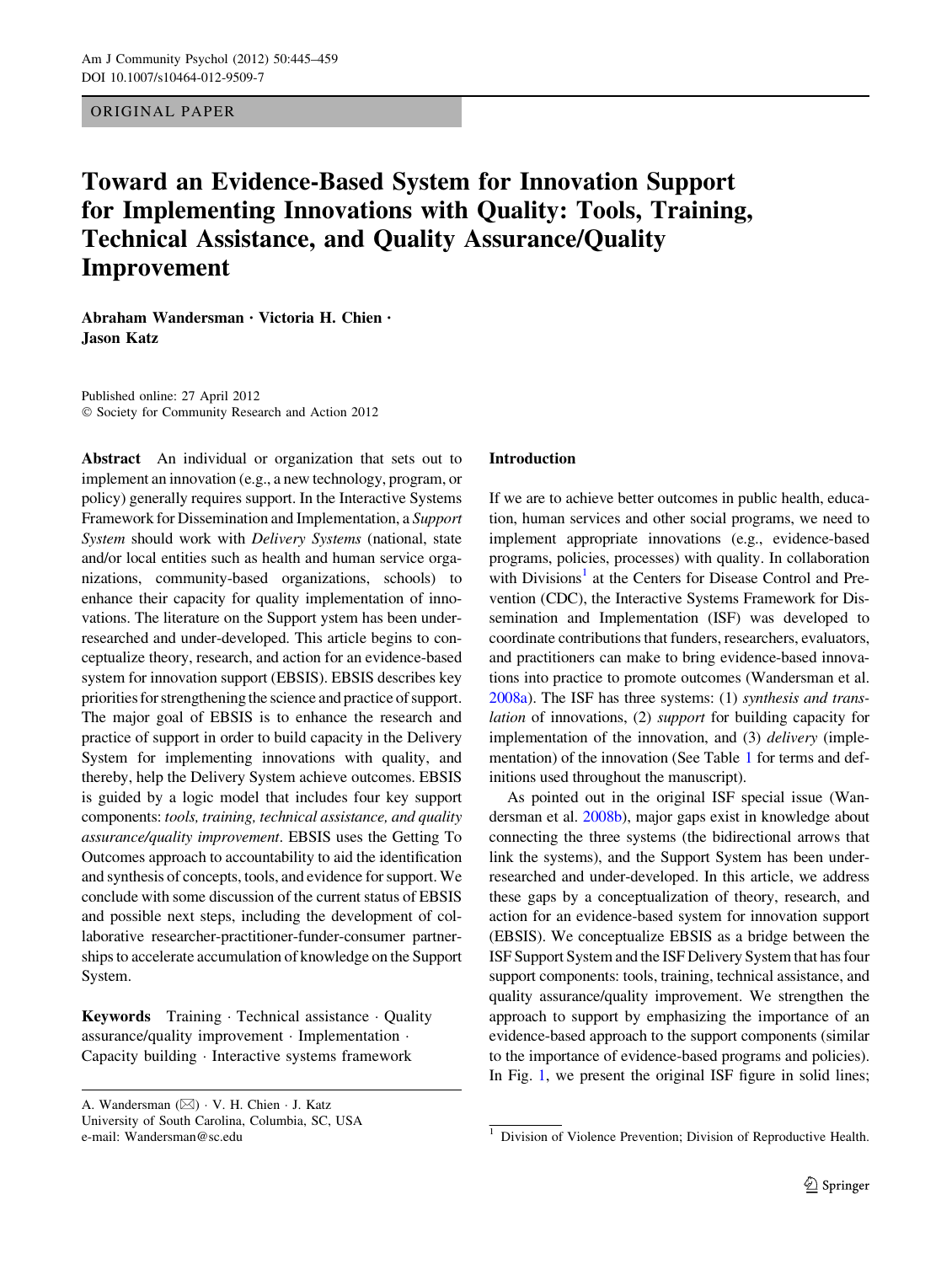#### <span id="page-1-0"></span>Table 1 Terms and definitions

| Term                            | Definition                                                                                                                                                                                                                                      |
|---------------------------------|-------------------------------------------------------------------------------------------------------------------------------------------------------------------------------------------------------------------------------------------------|
| Best/promising<br>practice      | An innovation that has an actual or emerging empirical link to important or relevant desired outcomes                                                                                                                                           |
| Capacity                        | Ability to achieve a performance standard; includes human, fiscal, and technical capacities                                                                                                                                                     |
| General capacity                | Capacity related to the infrastructure, skills, and motivation of a community or organization (e.g., policy), or to the<br>skills and motivation of an individual that is not specific to the use of a particular innovation (e.g., leadership) |
| Informatics                     | A discipline pertaining to the study of the processing, management, and retrieval of information                                                                                                                                                |
| Information quality             | A multi-dimensional construct that broadly refers to the value of information to a user                                                                                                                                                         |
| Innovation                      | Something that is new to an individual, organization, or community (e.g., technology, program, policy)                                                                                                                                          |
| Innovation-specific<br>capacity | Capacity related to the use of a specific innovation (e.g., skills and knowledge for carrying out an innovation)                                                                                                                                |
| Performance                     | The implementation of tasks and activities that are considered important for achieving desired outcomes                                                                                                                                         |
| Quality                         | A state of meeting the standards necessary to achieve desired outcomes                                                                                                                                                                          |
| <b>Standards</b>                | Benchmarks for capacity or performance                                                                                                                                                                                                          |



Fig. 1 Relationship between the EBSIS and the ISF. Solid lines indicate the original ISF (2008) figure and dashed lines indicate additions by our EBSIS approach. QA/QI are emphasized in two

additions described in this article are represented with dashed lines.

# An Overview of the Evidence-Based System for Innovation Support (EBSIS) Logic Model

In the ISF, the EBSIS logic model can be applied to support many types of innovations (e.g., programs, policies,

places: the provision of support to the Delivery System and the implementation of innovations (programs, policies, etc.)

processes). The EBSIS logic model begins with the identification of an entity's desired outcomes to be achieved, followed by an assessment of the entity's current capacity for achieving the desired outcomes (See Fig. [2\)](#page-2-0). Entities differ in their current levels of capacity to implement an innovation (Flaspohler et al. [2008](#page-12-0)). Therefore, collecting data about capacity allows the Support System to accommodate the entity's needs and resources. (A detailed discussion of capacity is beyond the scope of this article; the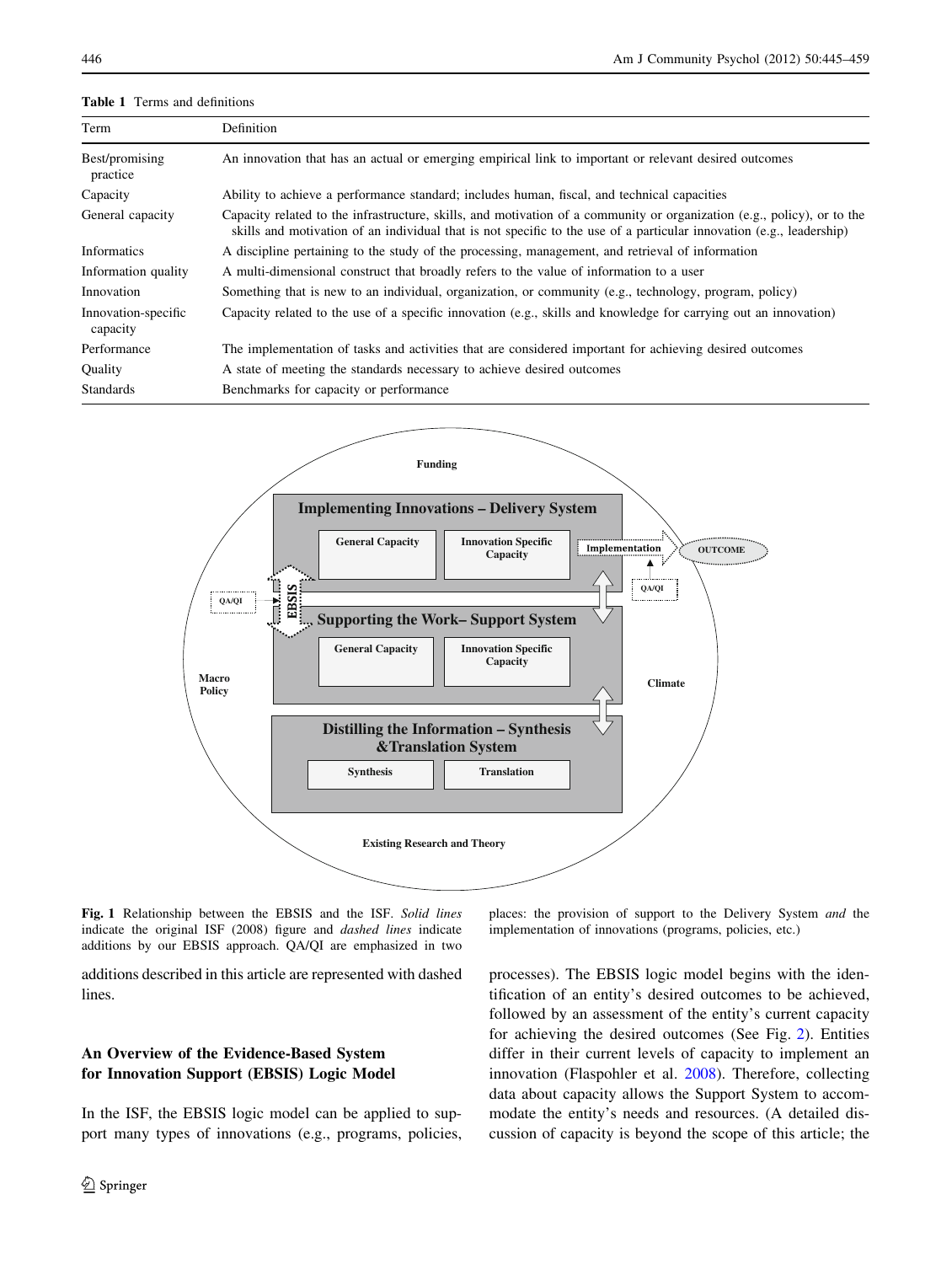<span id="page-2-0"></span>

Fig. 2 Evidence-Based System for Innovation Support (EBSIS) Logic Model. Tools, training, TA, and QA/QI are depicted as a sequential series of support components. The four components operate upon an entity's current capacity in an iterative cycle until outcomes are achieved. The components are additive, which is reflected in the progressive enlargement of the font size for a

component in moving from tools to QA/QI. Hence, training does not replace tools but enhances tools; TA then enhances both tools and training; and QA/QI embeds each of the other components. A dashed circle represents an outer ''membrane'' that promotes import of human relationships into EBSIS components

reader is directed to Flaspohler et al. [2008.](#page-12-0)) The logic model proceeds with four components of support: tools, training, technical assistance (TA), and quality assurance/ quality improvement (QA/QI). Each of the components is intended to be used iteratively until the desired outcomes are achieved.

Although a detailed discussion of the role of relationships across the four components is beyond the scope of this article, we believe that the issue of relationships (e.g. trust and mutual respect) is vital in the four support components. The importance of relationships, including communication about values and building of trust, is most obvious within TA systems (Butterfoss [2004;](#page-12-0) Mitchell et al. [2002\)](#page-13-0). We propose that support relationships are important in using tools, and are essential for conducting training, technical assistance, and quality assurance/quality improvement, as indicated by picturing relationships surrounding the four components (illustrated by the dashed lines in Fig. 2).

Connections among the Four EBSIS Support Components (Tools, Training, TA, QA/QI)

Each of the four support components has its own literature and has often been used independently. However, researchers have discussed the importance of linking support components (e.g., training and technical assistance; Fixsen et al. [2009](#page-12-0); Kelly et al. [2000](#page-13-0)). We agree that an integration of the support components lends itself to a stronger Support System. Beginning with tools, we suggest that each component should incorporate the preceding component. Tools are necessary, but not sufficient (Kelly et al., [2000\)](#page-13-0). The effectiveness of tools can be enhanced by providing training around the use and interpretation of the tools. Training is often cost-efficient but not sufficient for obtaining utilization (Fixsen et al. [2009](#page-12-0); Joyce and Showers [2002](#page-13-0)). Training can be enhanced with individualized coaching and technical assistance (TA). Quality assurance/ quality improvement (QA/QI) reinforces the proper use of the tools, training, and TA for quality performance (this is suggested graphically by the growing size of the components in Fig. 2). In sum, we propose that the four support components work in concert to overcome limitations that may arise when a component is used independently.

## Structuring the Evidence Base for Tools, Training, TA, and QA/QI: Using the Getting To Outcomes Approach to Accountability

We think it is important for EBSIS to have a structure that is consistent across the four components and that promotes the importance of theory, evidence, practice, and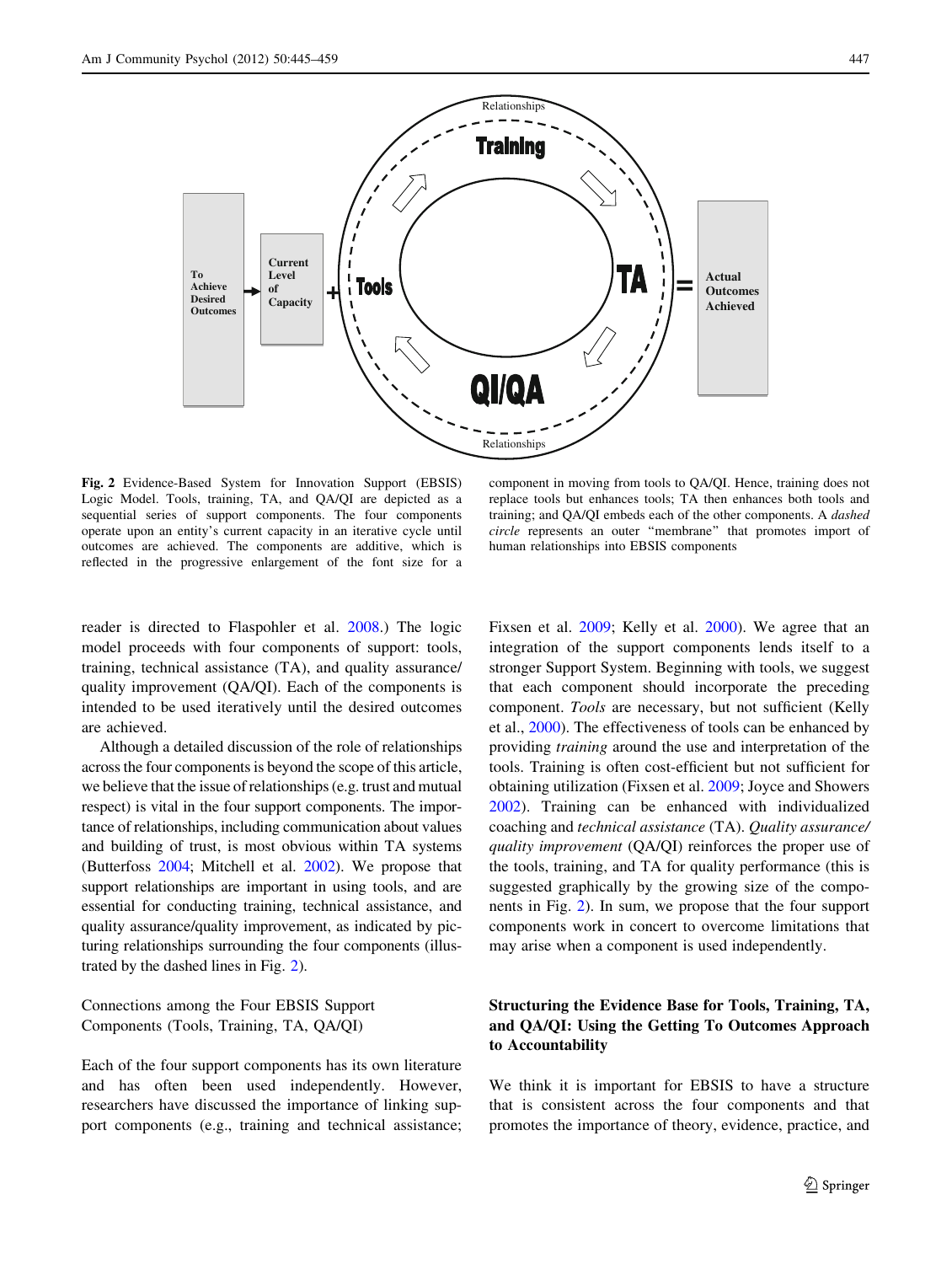| Purpose                                                                                                                               |
|---------------------------------------------------------------------------------------------------------------------------------------|
| To identify existing needs and resources                                                                                              |
| To establish goals and desired outcomes (objectives) based on the needs/resource assessment                                           |
| To review existing best/promising practices for achieving the established goals/objectives and to select<br>a best/promising practice |
| To ensure that the best/promising practice selected aligns with the needs of the stakeholders                                         |
| To identify existing capacities (e.g., human, financial, technical, intellectual) and address any capacity<br>gaps                    |
| To develop a plan for meeting the goals/objectives set forth in GTO step 2                                                            |
| To implement and monitor implementation of the plan                                                                                   |
| To assess the effectiveness of the innovation                                                                                         |
| To make short-term (mid-course) and long-term (strategic) corrections across the stages of a program/<br>innovation                   |
| To develop and implement plans for sustaining the program/innovation                                                                  |
|                                                                                                                                       |

Table 2 Ten steps of the Getting To Outcomes (GTO) framework

accountability. Therefore, we use the Getting To Outcomes<sup>®2</sup> (GTO<sup>®</sup>) framework to organize each of the four support components. GTO is a 10-step results-based approach to accountability that includes planning, implementation, evaluation, and sustainability (Wandersman et al. [2000;](#page-14-0) see Table 2 for the 10 steps of GTO). Using GTO promotes a systematic accumulation of knowledge for each support component in a way that is accessible to researchers and practitioners. In the following sections, we offer a frame to be filled with present and future evidencebased practice and practice-based evidence on how to perform each of the four component's ten GTO steps with quality. The frame is structured in a matrix table with one column for each support component and ten rows for each GTO step (see Table [3\)](#page-4-0).

## Tools

The modern workforce is largely comprised of individuals who work primarily with information (Drucker [2008\)](#page-12-0). It is estimated that the proportion of ''information workers'' to "manual workers" (e.g., agricultural, industrial) is four to one in the U.S. (Haag et al. [2006\)](#page-13-0). The shift toward information-centered work has spawned a flurry of new tools. The tools component in EBSIS refers to informational resources designed to organize, summarize, and/or communicate knowledge. Tools include, but are not limited to, books, journals, manuals, guides, pamphlets, worksheets, templates, spreadsheets, and checklists. The openaccess nature of the internet allows for the dissemination of many informational tools. Tools that are based on research literature are a major product of the synthesis and translation system in the ISF.

Importance of Quality Informational Tools

Quality of information influences all aspects of an entity's performance, including decision making and implementation of innovations. Use of quality informational tools can enhance cost-efficiency and effectiveness (Lee et al. [2002](#page-13-0); Mizzaro [2003](#page-13-0)), whereas inadequate tools can result in undesirable short- and long-term consequences (e.g., temporal and financial waste, decreased organizational morale).

Tools are more likely to contribute to desired outcomes when they are current, well-organized, understandable, and accurate. Misinformation—an aspect of poor quality in a tool—can have serious ramifications (e.g., sickness or death resulting from misinformation in a drug interaction checker tool) (Eysenbach and Jadad [2001\)](#page-12-0). Conversely, the use of quality tools (e.g., well-written and evidence-based clinical practice guidelines) can advance excellence (McLaughlin et al. [1996;](#page-13-0) Grimshaw and Russell [1993](#page-12-0); Thomas et al. [2000](#page-14-0)).

A common problem is that many tools are designed with minimal input from the users (Trivedi et al. [2002](#page-14-0)). However, user input may not be sufficient for quality tool development (Squires and Preece [1996](#page-14-0)). It is also important for a tool to be informed by educational, cognitive, and informatics research. Thus, the design and development of a quality tool involves a systematic process that is both evidence-based and user-centered. GTO incorporates research and practice perspectives and can be a fitting heuristic for either development or adoption of a tool. Table [4](#page-5-0) begins to illustrate the development of an evidence base for tools using the GTO steps. The steps in Table [4](#page-5-0)

<sup>2</sup> Getting To Outcomes and GTO are trademarks registered by the University of South Carolina and RAND Corp.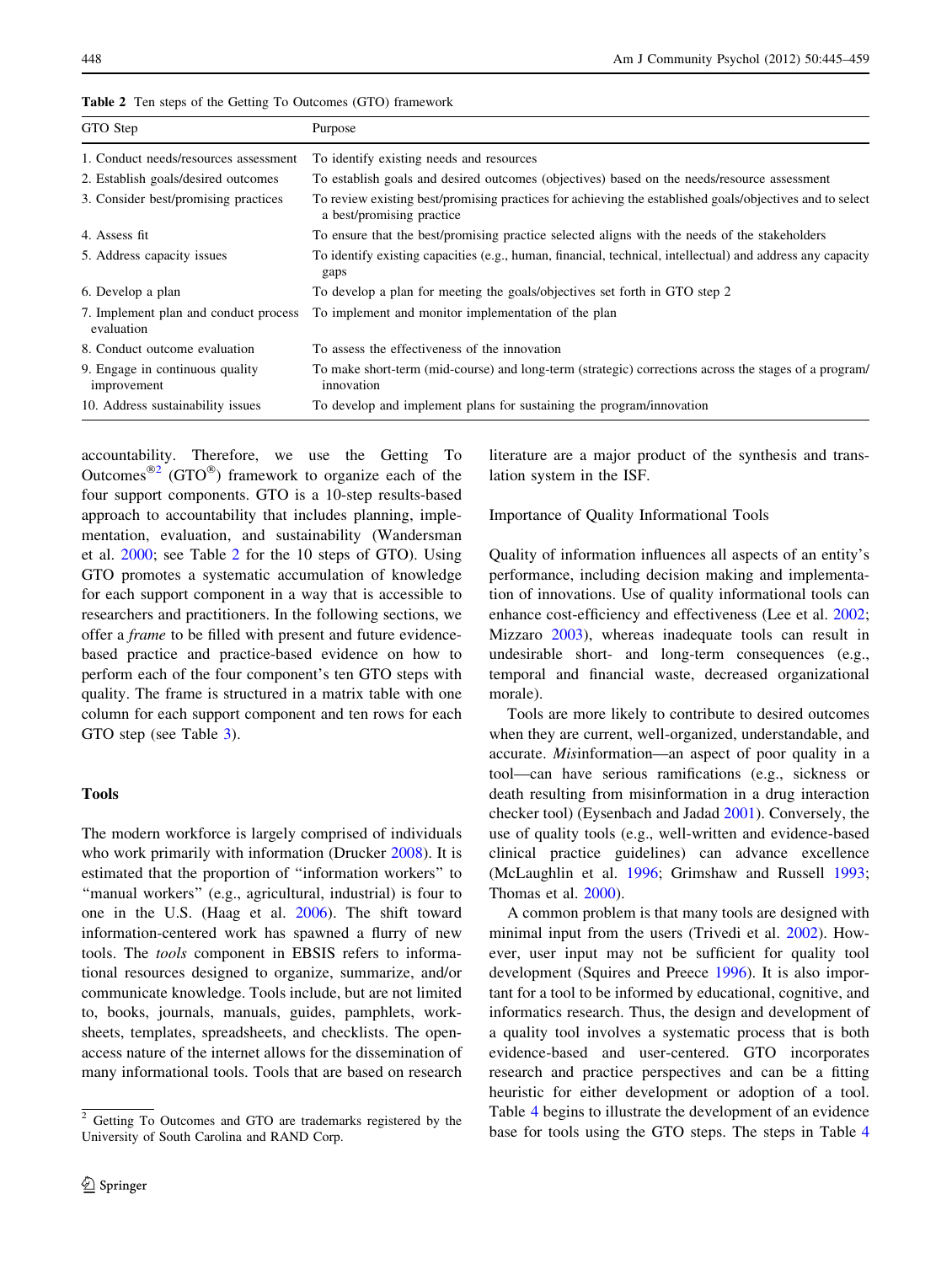<span id="page-4-0"></span>

| <b>Table 3</b> GTO frame for the<br>accumulation of evidence across | <b>GTO</b> Step                             | Tools <sup>a</sup> | Training <sup>b</sup> | $TA^c$ | QA/QI <sup>d</sup> |
|---------------------------------------------------------------------|---------------------------------------------|--------------------|-----------------------|--------|--------------------|
| the four support components of                                      | Conduct a Needs/Resource Assessment         |                    |                       |        |                    |
| <b>EBSIS</b>                                                        | (GTO Step 1)                                |                    |                       |        |                    |
|                                                                     | <b>Establish Goals and Desired Outcomes</b> |                    |                       |        |                    |
|                                                                     | (GTO Step 2)                                |                    |                       |        |                    |
|                                                                     | <b>Identify Best/Promising Practices</b>    |                    |                       |        |                    |
|                                                                     | (GTO Step 3)                                |                    |                       |        |                    |
|                                                                     | Address Issues of Fit                       |                    |                       |        |                    |
|                                                                     | (GTO Step 4)                                |                    |                       |        |                    |
|                                                                     | <b>Consider Capacity Issues</b>             |                    |                       |        |                    |
|                                                                     | (GTO Step 5)                                |                    |                       |        |                    |
|                                                                     | Develop a Plan<br>(GTO Step 6)              |                    |                       |        |                    |
| <sup>a</sup> See Table 4 for details                                | Implementation & Process Evaluation         |                    |                       |        |                    |
| relating to tools                                                   | (GTO Step 7)                                |                    |                       |        |                    |
| <sup>b</sup> See Table 5 for details                                | Conduct an Outcome Evaluation               |                    |                       |        |                    |
| relating to training                                                | (GTO Step 8)                                |                    |                       |        |                    |
| <sup>c</sup> See Table 6 for details                                | Engage in Continuous Quality Improvement    |                    |                       |        |                    |
| relating to TA                                                      | (GTO Step 9)                                |                    |                       |        |                    |
| <sup>d</sup> See Table 7 for details                                | <b>Address Sustainability Issues</b>        |                    |                       |        |                    |
| relating to QA/QI                                                   | (GTO Step 10)                               |                    |                       |        |                    |

offer a systematic way to begin building the evidence base we seek for quality (evidence-based) tools.

## **Training**

In EBSIS, we define training as a planned, instructional activity intended to facilitate the acquisition of knowledge, skills, and attitudes in order to enhance learner performance. Training is often performed in group settings. Training effectiveness refers to the extent to which the training objectives are achieved. Over the last half-century, models for training have become increasingly more comprehensive as they have moved from focusing strictly on training outcomes (Kirkpatrick [1959\)](#page-13-0) to encompassing individual, contextual and programmatic factors that influence training outcomes (Cannon-Bowers et al. [1995](#page-12-0); DeMatteo et al. [1997;](#page-12-0) Rowold [2007](#page-14-0); Scaduto et al. [2008](#page-14-0); Tai [2006](#page-14-0)). Despite significant strides, the field continues to lack a model that fully captures a central characteristic of quality training, namely its process. Bartholomew et al. [\(2007](#page-12-0)) expressed the need for a new model that accounted for the full training process, including planning and evaluating training effectiveness. In brief, the training literature suggests the need for a comprehensive model that captures key features of the training process—extending from needs assessment to evaluation of organizational impact and sustainability. Table [5](#page-7-0) begins to illustrate the development of an evidence base for training using the GTO steps. The steps in Table [5](#page-7-0) offer a systematic way to begin building the evidence base we seek for quality (evidence-based) training.

#### Technical Assistance

Technical assistance (TA) is an individualized, hands-on approach to building an entity's capacity for quality implementation of innovations, usually following training (Chinman et al. [2005](#page-12-0); Keener [2007](#page-13-0)). TA can improve an entity's capacity by assisting the entity in the selection of the optimal innovation, informing adaptations of the innovation to enhance fit, and building skills for implementation and evaluation of the innovation (Flaspohler et al. [2008](#page-12-0)). Although this article focuses on innovationspecific capacities in the ISF, TA may also be delivered to build general organizational capacities, e.g., leadership development, funding/resource development, access to resources, practitioner empowerment, competence, and capacity for future efforts (Butterfoss [2004;](#page-12-0) Fawcett et al. [1995](#page-12-0); Flaspohler et al. [2008;](#page-12-0) Gibbs et al. [2002](#page-12-0); Stevenson et al. [2002\)](#page-14-0). Knowledge of best/promising TA practices is at an early stage, but there is a growing evidence-base for four dimensions of TA in particular: dosage, mode of delivery, collaborative design, and proactive design. Each of these dimensions is briefly described below.

#### Dosage

There are benefits to the provision of ongoing TA in contrast to temporary or circumstance-limited TA (Spoth et al. [2007](#page-14-0)). Chinman et al. [\(2008](#page-12-0)) found that more TA hours are correlated with improvements in the implementation of prevention programming (e.g., capacity building, development of outcome evaluations). However, two studies found no significant improvements with variations in TA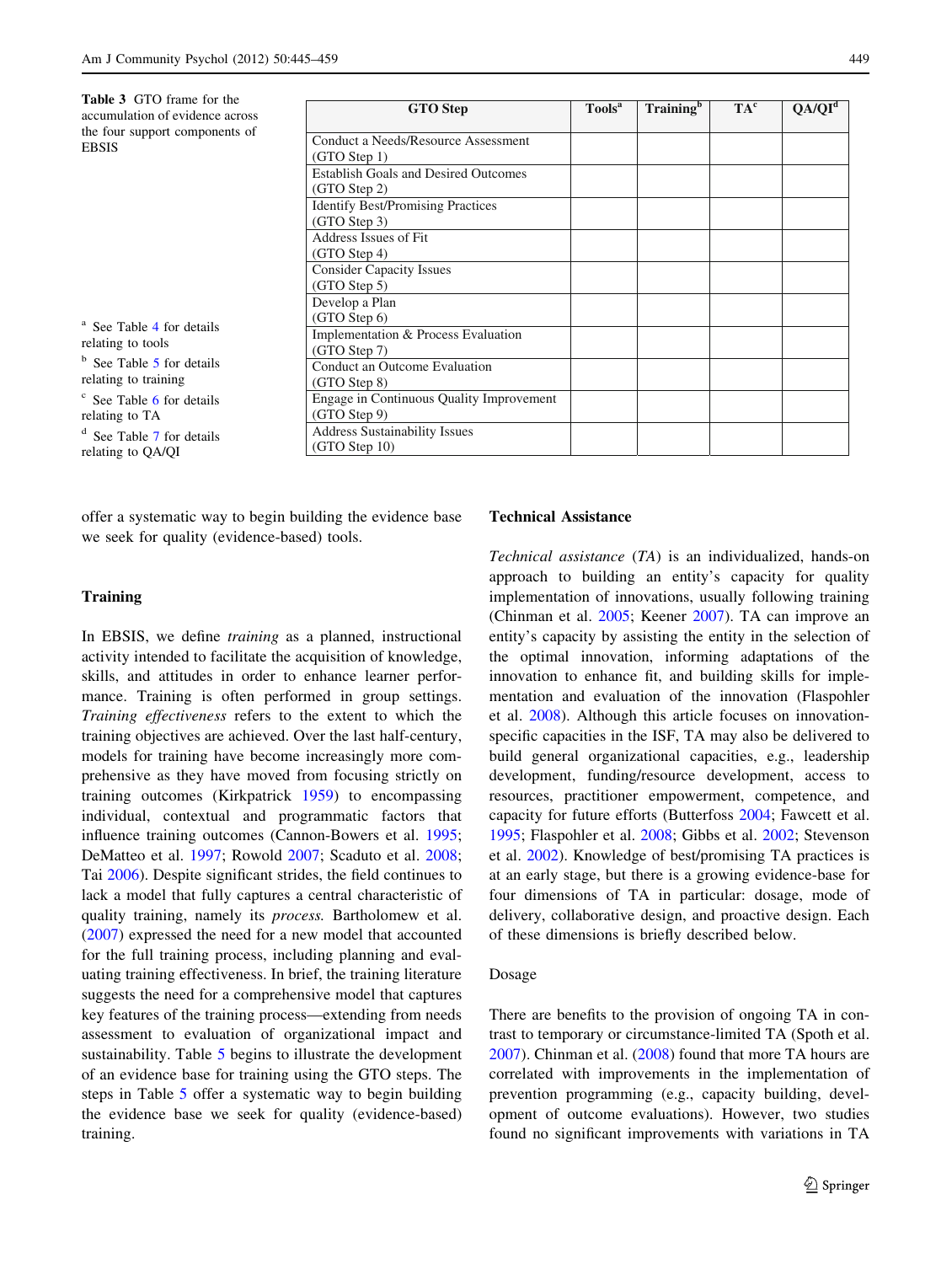<span id="page-5-0"></span>Table 4 Towards an evidence-based approach to tools using GTO

| GTO step                                              | Current evidence                                                                                                                                                                                                                                                                                                                                                                                                                                                                                                                                                                                                                                                                                                                                                                                                                                                                                                                                                                                                |
|-------------------------------------------------------|-----------------------------------------------------------------------------------------------------------------------------------------------------------------------------------------------------------------------------------------------------------------------------------------------------------------------------------------------------------------------------------------------------------------------------------------------------------------------------------------------------------------------------------------------------------------------------------------------------------------------------------------------------------------------------------------------------------------------------------------------------------------------------------------------------------------------------------------------------------------------------------------------------------------------------------------------------------------------------------------------------------------|
| Conduct a needs/resource assessment<br>$(GTO$ step 1) | Conducting a needs assessment for tools involves examining the current availability of tools in the<br>workplace to identify possible gaps between existing and needed instruments. A needs and resource<br>assessment clarifies the specific task-related needs associated with the tool and the resources<br>available for acquiring or developing a needed tool. The availability of resources informs the extent<br>of investment that can be devoted to tool development or acquisition. Taking time to survey an<br>organization's access to existing tools contributes to cost-savings by reducing the likelihood that<br>unnecessary investments are made in new tools                                                                                                                                                                                                                                                                                                                                  |
| Establish goals and desired outcomes<br>(GTO step 2)  | A determination of the broad purpose of a tool and its specific desired outcomes should be informed<br>by the needs and resource assessment and completed collaboratively with end-users (Ho and<br>Antunes 1999). The goals and desired outcomes in this step inform the content, format, and function<br>of the tool                                                                                                                                                                                                                                                                                                                                                                                                                                                                                                                                                                                                                                                                                          |
| Identify best/promising practices<br>(GTO step 3)     | Whether the decision is made to develop a new tool or to acquire/adapt a pre-existing tool, it is<br>important that the instrument captures the features of a quality tool. Literature on information<br>quality identifies a number of dimensions of quality information, including accessibility,<br>appropriateness in amount of information, believability, completeness, conciseness and consistency<br>in representation, interpretability, objectivity, relevancy, timeliness, and understandability (Groi<br>et al. 1998; Kahn et al. 2002; Lee et al. 2002; Stvilia et al. 2005). These attributes are examples of<br>best/promising practices for the development or selection of a quality information tool                                                                                                                                                                                                                                                                                          |
| Address issues of fit<br>(GTO step 4)                 | Studies pertaining to issues of fit for tools have examined: (1) fit with task-needs; (2) fit with end-user<br>(e.g., reading level, cultural sensitivity, format, level of detail); (3) fit with organizational practices<br>and infrastructure (e.g., adequate technological supports and policies/procedures to support use of<br>tool) (Hiruma and Kaiho 1991). These issues are important to take into consideration when<br>addressing fit of the informational tool. Research shows that designers and users can differ<br>substantially in what is considered a quality tool (Hiruma and Kaiho 1991). Thus, engaging the end-<br>user in the tool development process can improve alignment between the purpose of the tool and the<br>needs of the end-user                                                                                                                                                                                                                                            |
| Consider capacity issues<br>(GTO step 5)              | Addressing capacity issues for using an existing informational tool involves identifying the human,<br>fiscal, technological, evaluation and material capacities necessary for obtaining the tool, learning<br>how to use it, and adapting the tool as required. Similar capacity considerations should be made in<br>decisions to develop a new tool (Clement et al. 2002). Although developing a new informational<br>tool may be resource intensive and costly (McConnon et al. 2007), it can be a sensible alternative<br>when existing tools do not meet the needs of the innovation                                                                                                                                                                                                                                                                                                                                                                                                                       |
| Develop a plan<br>(GTO step 6)                        | A clear plan is needed to guide the development of a new tool or the adoption of a pre-existing tool.<br>This involves anticipating and addressing barriers associated with access to information.<br>Informatics researchers Eysenbach and Jadad $(2001)$ suggest addressing how consumers can access<br>information when and where they need it, and in the amount and format in which they need it during<br>the planning phase. To ameliorate the array of challenges associated with information access and<br>use, a plan for tool implementation should be developed using a collaboration including end-user<br>input. If a new tool is being developed, detailed plans for development should be shared with end-<br>users and other stakeholders (e.g., top management, partnering agencies, patient population)                                                                                                                                                                                      |
| Implementation and process evaluation<br>(GTO step 7) | While developers often do not have time to test a tool before release, it is common for them to have to<br>take time to respond to errors and inaccuracies after product release (Parnas and Lawford 2003).<br>Piloting the tool prior to full release is important for quality assurance and consumer satisfaction,<br>and should be viewed as part of the implementation phase. During process evaluation, it is<br>important to use a systematic approach that involves several reviewers (Parnas and Lawford 2003).<br>Product monitoring is an on-going activity that should continue into the product launch phase to<br>ensure that the tool achieves its desired outcomes. Careful documentation of changes made to the<br>tool should be kept for communication and record-keeping purposes. The need for greater<br>information quality control has produced a variety of tools for information quality assurance (see<br>Lee et al. 2002; Kitchenham et al. 1995, Mizzaro 2003; Whiting et al. 2003) |
| Conduct an outcome evaluation<br>(GTO step 8)         | This step involves assessing the extent to which the desired outcomes of the tool (established in GTO<br>step 2) are achieved after full implementation. Evaluation of outcomes should take contextual<br>factors into consideration, including the characteristics of the user and workplace (Mumtaz 2000).<br>Metrics for evaluating outcomes are available in best/promising practice literatures (e.g.,<br>information quality dimensions; Kahn et al. 2002). Using a multi-method, multi-informant approach<br>increases validity of data (Kraemer et al. 2003)                                                                                                                                                                                                                                                                                                                                                                                                                                            |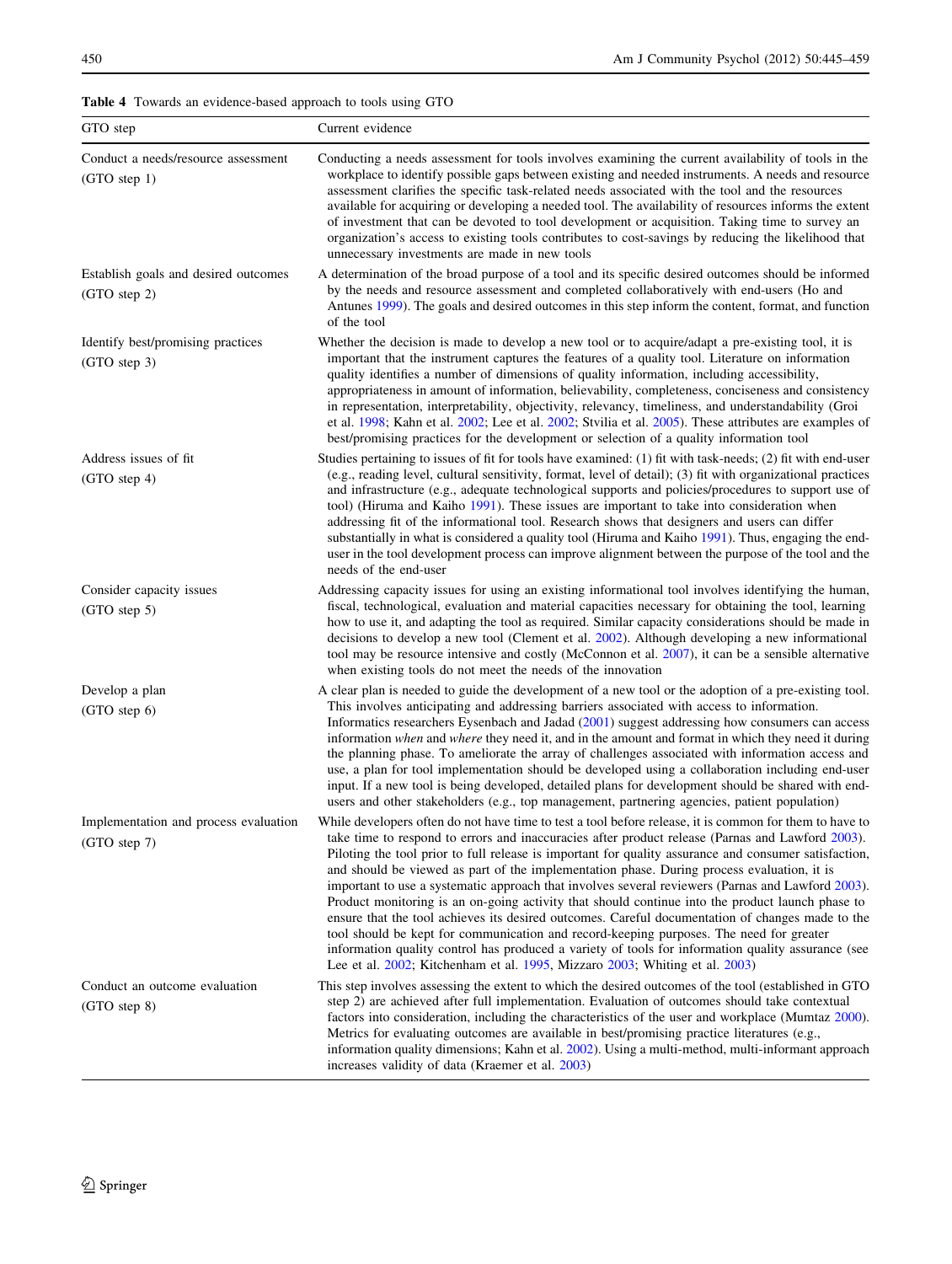Table 4 continued

| GTO step                                                  | Current evidence                                                                                                                                                                                                                                                                                                                                                                                                                                                                                                                                                                                                                                                                                          |
|-----------------------------------------------------------|-----------------------------------------------------------------------------------------------------------------------------------------------------------------------------------------------------------------------------------------------------------------------------------------------------------------------------------------------------------------------------------------------------------------------------------------------------------------------------------------------------------------------------------------------------------------------------------------------------------------------------------------------------------------------------------------------------------|
| Engage in continuous quality<br>improvement (GTO step 9)  | Keeping a tool useful may require routine updates. Suggestions for revisions should be driven by end-<br>users, evidence of utility, changes in the workplace (e.g., staffing, funding) macroeconomic factors<br>(e.g., political and economic factors) (Ayusawa et al. $2005$ ), and a review of the answers to the<br>previous eight GTO steps. Prior to formal changes, intended revisions should be reviewed by end-<br>users to ensure that changes are useful. If substantial CQI revisions are made, it may be necessary to<br>provide additional training on how to use the tool. When redistributing to veteran users, the<br>dissemination of revised tools should include a summary of changes |
| Address sustainability issues<br>$(GTO \text{ step } 10)$ | Sustaining a new tool involves ensuring ongoing capacity to produce, disseminate, and support the<br>tool. It also involves making on-going revisions as well as engaging in marketing activities for tool<br>dissemination. A tool is more likely to be sustained if it is well-translated. Translation activities can<br>involve language (e.g., English to Spanish), format (e.g., non-virtual to virtual), design (e.g., text to<br>video), or content (e.g., length: full to abridged version, versions for different ages)                                                                                                                                                                          |

dose (Keener [2007](#page-13-0); Mihalic and Irwin [2003\)](#page-13-0). There may be variables that moderate the relationship between TA dosage and observed outcomes, and therefore, account for variability in these findings. For example, TA dosage is more likely to predict improvements in programs that have been recently implemented, and less likely to predict improvements in programs that have been in place for a longer period of time (Feinberg et al. [2008\)](#page-12-0).

#### Mode of Delivery

The provision of TA can occur on-site, or via telephone calls, interactive web sites, and electronic mail (Keener [2007\)](#page-13-0). Compared to telephone- or email-based TA, on-site TA is more likely to afford opportunities for experiential learning and the demonstration of relevant skills (Becker et al. [2008;](#page-12-0) Feinberg et al. [2008\)](#page-12-0). For example, higher doses of on-site TA predicted improvements in the functioning of youth development programs (Feinberg et al. [2008\)](#page-12-0). However, off-site TA can help to contain travel costs, particularly in a multi-state or national TA project (Feinberg et al. [2008;](#page-12-0) Young et al. [2006](#page-14-0)).

#### Collaboration

It is important to balance TA expertise in substantive areas with interpersonal and group facilitation skills (Wesley and Buysse [1996](#page-14-0)). Studies have reported benefits to collaboration between multiple stakeholders in planning for TA (Spoth et al. [2007](#page-14-0)). This may include collaboration with consumers and their families, practitioners, administrators, researchers and funders (Salyers et al. [2007](#page-14-0)).

## Proactive TA

Proactive TA is a strategic approach to bringing specific knowledge and skills to recipients, and then helping recipients to adopt and use the information and skills effectively. Proactive TA is both anticipatory and responsive to recipients' needs. In an anticipatory role, TA providers catalyze the TA process rather than wait for TA requests to arrive (Collins et al. [2006\)](#page-12-0), which is important because potential TA recipients with lower capacity levels are less likely to make TA requests (Kegeles et al. [2005](#page-13-0)). TA providers then continue to be proactive subsequent to the first contact in helping recipients to use the information and skills with quality.

Proactive TA providers are also responsive to recipients. They customize TA so that it starts with and builds upon recipients' current capacities and moves towards an ideal level of capacity to use specific information and skills with quality. There is a growing literature supporting the benefits of proactive TA in building capacity and improving implementation in Delivery Systems (Fagan et al. [2008](#page-12-0); Kelly et al. [2000;](#page-13-0) Mihalic and Irwin [2003;](#page-13-0) Mitchell et al. [2004](#page-13-0); Quinby et al. [2008\)](#page-13-0). See Ray et al. ([2012\)](#page-14-0) for a brief review of proactive TA.

Similar to ideas presented in the training component, quality TA involves best/promising TA practices and comprehensive TA processes for planning, implementation, and evaluation. Comprehensive TA programming can be thorough when the ten GTO steps are applied to it. Table [6](#page-9-0) begins to illustrate the development of an evidence base for TA using the GTO steps. The steps in Table [6](#page-9-0) offer a systematic way to begin building the evidence base we seek for quality (evidence-based) TA.

#### Quality Assurance/Quality Improvement

Evidence is needed for how innovations can be adopted and used in ways that improve quality and advance outcomes in practice settings (Shojania and Grimshaw [2005](#page-14-0)). Here we briefly describe a preliminary framework that was developed to guide the development of evidence-based quality assurance/quality improvement systems. Quality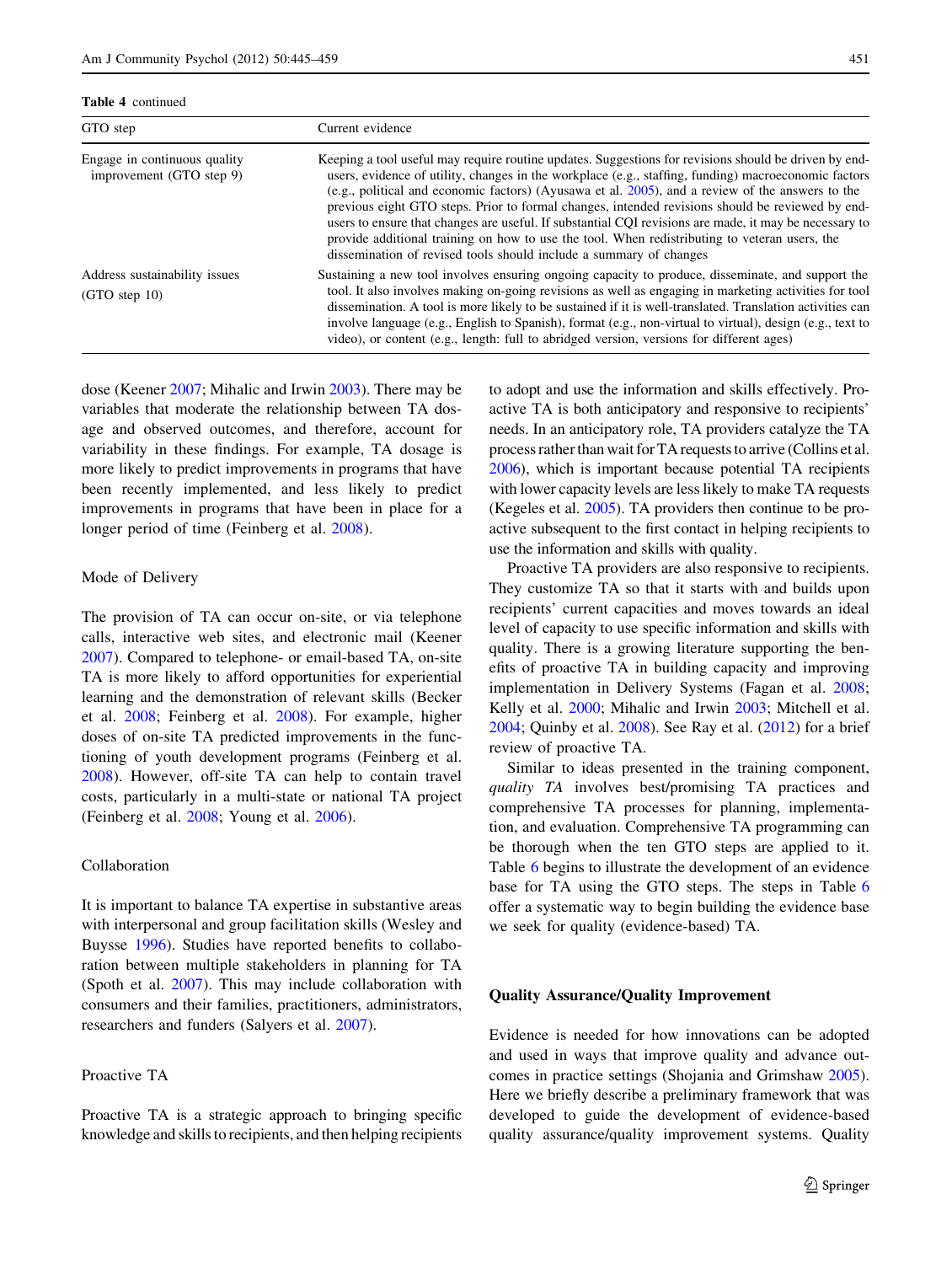<span id="page-7-0"></span>Table 5 Towards an evidence-based approach to training using GTO

| GTO step                                                    | Current evidence                                                                                                                                                                                                                                                                                                                                                                                                                                                                                                                                                                                                                                                                                                                                                                                                                 |
|-------------------------------------------------------------|----------------------------------------------------------------------------------------------------------------------------------------------------------------------------------------------------------------------------------------------------------------------------------------------------------------------------------------------------------------------------------------------------------------------------------------------------------------------------------------------------------------------------------------------------------------------------------------------------------------------------------------------------------------------------------------------------------------------------------------------------------------------------------------------------------------------------------|
| Conduct a needs/resource<br>assessment<br>(GTO step 1)      | The training needs and resource assessment aims to clarify the specific training needs, increase knowledge<br>about the trainees and organization of interest, ensure adequate training value, and survey the availability of<br>existing training resources. The training literature has discussed several training needs assessment tools<br>including organizational, task, person, and value analyses                                                                                                                                                                                                                                                                                                                                                                                                                        |
|                                                             | An organizational analysis is completed to collect information about the target entity (McGehee and Thayer<br>1961). A task analysis identifies the specific knowledge, skills, and attitudes that the trainers seek to<br>cultivate (Carnevale et al. 1990). A <i>person analysis</i> identifies the characteristics of the trainees (Noe 2010).<br>A value analysis is completed to ensure that the benefits of training outweigh the costs (Bramley and Kitson<br>1994)                                                                                                                                                                                                                                                                                                                                                       |
| Establish goals and desired<br>outcomes<br>$(GTO$ step 2)   | The specific aims of training are determined based on needs and resource assessment data. Defining training<br>goals in collaboration with stakeholders can increase buy-in and promote alignment of goals with an<br>entity's culture (Bramley 1991). Linking training goals to an entity's programming goals facilitates<br>evaluation of impacts of training (Mahapatra and Lai 2005). The goals and desired outcomes established in<br>GTO step 2 are revisited in the <i>Output/Outcome</i> Phase (GTO step 8: Outcome Evaluation) to inform<br>training effectiveness                                                                                                                                                                                                                                                      |
| Identify best/promising practices<br>(GTO step 3)           | It is common for trainers to base decisions about training methods on convenience and habit rather than on<br>the goals and characteristics of the trainees. However, devoting additional time to strategically identifying<br>training methods can enhance training efficiency and effectiveness. Identifying best/promising practices for<br>training involves reviewing training literature for evidence-based strategies that best address training goals.<br>Adult learning principles (e.g., use of learning situations that are problem-centered and practical, capitalize<br>on experience, encourage choice and self-direction, and demonstrate respect for the individual learner) are<br>an example of a best/promising practice area in the literature for training (Knowles 1970)                                   |
| Address issues of fit<br>(GTO step 4)                       | When identifying a set of best/promising training practices, it is important to evaluate each best/promising<br>practice in relation to the training goals and trainee population. This step is important because the<br>effectiveness of the training program is directly linked to how well the training approach and curriculum<br>both satisfies the goals/desired outcomes of the training and complements the characteristics of the trainees.<br>It ensures that the training is relevant for the trainees and that the target entity sees a positive return on its<br>training investment                                                                                                                                                                                                                                |
| Consider capacity issues<br>(GTO step 5)                    | The aim of GTO step 5 is to address the capacity needs of a training program. This begins with determining<br>the capacities needed for the training (i.e., human, instructional, technical, evaluation, and physical<br>capacities), and proceeds with distinguishing capacities that are available from those that need to be<br>obtained. A concrete plan for capacity acquisition should be developed during this step. Although it is well-<br>recognized that capacities are critical for successful training outcomes (Bartholomew et al. 2007), there is a<br>surprising dearth of empirical literature on the relationship between the availability of capacities that<br>organizations have for training and training outcomes                                                                                         |
| Develop a plan<br>(GTO step 6)                              | A training plan serves as a roadmap for implementation. It describes the tasks, roles, schedules, and methods<br>of the training. It can be used for progress monitoring, and as a tool for accountability. Planning a training<br>program involves: (a) developing a training design, addressing training logistics, and addressing anticipated<br>implementation barriers, (b) determining what processes will be used to facilitate the transfer of training<br>materials into the workplace, and (c) ensuring that employees and leaders are fully informed about the<br>training. Engaging members of the organization in the planning process is important for achieving program<br>outcomes (Alliger et al. 1997). A well-developed plan improves the probability of implementation quality<br>and contributes to results |
| Implementation and process<br>evaluation<br>(GTO step 7)    | A process evaluation provides information about the extent to which the training is going as planned, and<br>allows for the identification of implementation issues as they arise. Organizing a process evaluation<br>involves developing a plan for monitoring the quality of the training program and associated post-training<br>activities. It also entails creating or adapting process evaluation instruments                                                                                                                                                                                                                                                                                                                                                                                                              |
| Conduct an outcome evaluation<br>$(GTO$ step $8)$           | The purpose of an outcome evaluation is to determine training effectiveness—i.e., the extent to which<br>training goals were met. Outcome evaluations for training are generally measured at the individual and<br>organizational levels. At the individual level, training outcomes can assess affective reactions and<br>perceptions of utility, different levels of learning (e.g., immediate recall, long-term retention, behavioral<br>demonstration), and transfer of information and/or skills. At the organizational level, common measures for<br>training outcomes include return on investment and customer satisfaction                                                                                                                                                                                              |
| Engage in continuous quality<br>improvement<br>(GTO step 9) | Conducting a CQI process is critical for making improvements to future trainings. This step is designed to<br>clarify which activities were successful and which require improvement. Engaging in continuous quality<br>improvement involves a collective review of all the previous training steps, including the review of process<br>and outcome data                                                                                                                                                                                                                                                                                                                                                                                                                                                                         |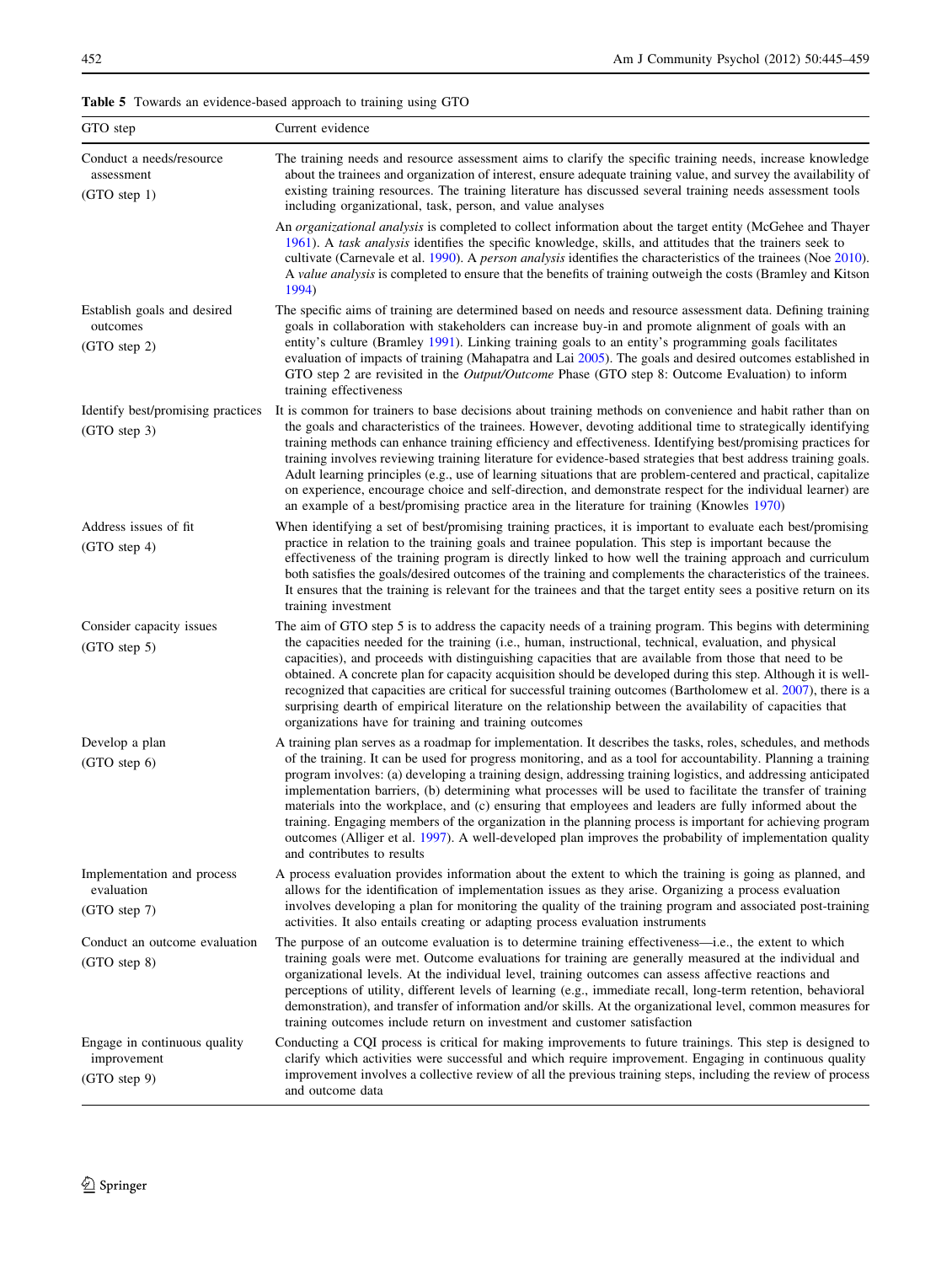| <b>Table 5</b> continued                         |                                                                                                                                                                                                                                                                                                                                                                                                                                                                      |
|--------------------------------------------------|----------------------------------------------------------------------------------------------------------------------------------------------------------------------------------------------------------------------------------------------------------------------------------------------------------------------------------------------------------------------------------------------------------------------------------------------------------------------|
| GTO step                                         | Current evidence                                                                                                                                                                                                                                                                                                                                                                                                                                                     |
| Address Sustainability issues<br>$(GTO$ step 10) | When a training program achieves its desired outcomes, there is value to sustaining them. Addressing<br>sustainability for training includes preserving the core components of a training program, ensuring<br>sufficient capacity and infrastructure for program continuation, establishing a repertoire of effective training<br>strategies and best/promising practices, routinizing training activities, and ensuring that trainings have<br>beneficial outcomes |

Assurance (QA) involves the use of tools and logic to assess quality performance. Quality Improvement (QI) is the use of methods to enhance quality performance. Quality assurance/quality improvement (QA/QI) is an integrative process for identifying current levels of quality and for improving quality performance.

We propose that QA/QI plays an important role in at least two areas of the ISF. First, as discussed by Meyers et al. [\(2012](#page-13-0)), QA/QI is used to monitor and improve the implementation of an innovation in the Delivery System (see QA/QI near the ''Implementation'' arrow in Fig. [1](#page-1-0)). Second, QA/QI is applied in the interaction between the Support System and the Delivery System to monitor and improve the quality of support (e.g., tools, training, and TA). The QA/QI section in this article emphasizes the former application of QA/QI in the ISF.

Industry-derived continuous quality improvement (CQI) approaches (e.g., Lean, Six Sigma, and Plan Do Study Act) are increasingly being used for QA/QI in healthcare settings and are gradually being adopted in other sectors (Ammerman et al. [2009](#page-12-0); Beard [2008](#page-12-0); Furman and Caplan [2007,](#page-12-0) King et al. [2006\)](#page-13-0). QA strategies (e.g., statistical process control strategies) can be used to track and interpret performance over time (Ammerman et al. [2009;](#page-12-0) Anjard [1995\)](#page-12-0). Promising QA strategies have been documented in other (non-industry) literatures. For example, innovation configuration (IC) maps have been used by consultants in educational settings to track variations in the quality use of an innovation and to monitor performance over time (Hall and Hord [2006\)](#page-13-0). QI strategies (e.g., checklists, kitting, visual management strategies, and work cells) are used to move performance to a higher level of quality (Wandersman et al. [2008a](#page-14-0)). Table [7](#page-10-0) begins to illustrate a framework for accumulating evidence-based approaches to QA/QI using the GTO steps. The steps in Table [7](#page-10-0) offer a systematic way to begin building the evidence base we seek for quality (evidence-based) QA/QI.

## Discussion

Each year, billions of dollars are spent on tools, training, technical assistance, and quality assurance/quality improvement activities with questionable outcomes. We suggested that there is a critical need to enhance: (1) the science and practice of support, and (2) the connections among the support components in order to build adequate capacity in the Delivery System for achieving targeted outcomes. To be effective, efficient, and accountable, we propose that having an EBSIS is as essential as having evidence-based health care, therapy, or educational programs.

EBSIS is in an early stage of development-similar to the stage of development that characterized the original ISF article in 2008 (i.e., it was a generative, heuristic framework which outlined the basis for and components of the ISF in order to be enhanced by future contributors). And akin to the ISF, many years will be required for the development of a robust EBSIS. Moreover, it will be an ongoing process that advances with the evidence base and the needs of the implementation field. A full description of the past, present, and future status of an EBSIS would require a book-length manuscript. Therefore, in this article, we were deliberately brief and illustrative in our description of each GTO step across the four components.

Some Strengths of the Current State of EBSIS

- 1. In the original ISF article and special issue, the editors predicted that the real action for bridging research and practice would be in the arrows connecting the systems. EBSIS illustrates how these connections can take place in an evidence-based way to promote quality implementation.
- 2. EBSIS promotes a culture of evidence and brings accountability into support components to enhance the capacity of practitioners, organizations, and/or communities to implement innovations with quality.
- 3. EBSIS is intended to be iterative. Iterative revisions to the components should be anticipated in response to changes within and beyond EBSIS, and with the accumulation of new evidence about what works and what does not.
- 4. EBSIS is a flexible approach for addressing a common challenge to the provision of effective intervention: working in a customized yet evidence-based way with practitioners, organizations, and/or communities that vary in their current levels of capacity. We expect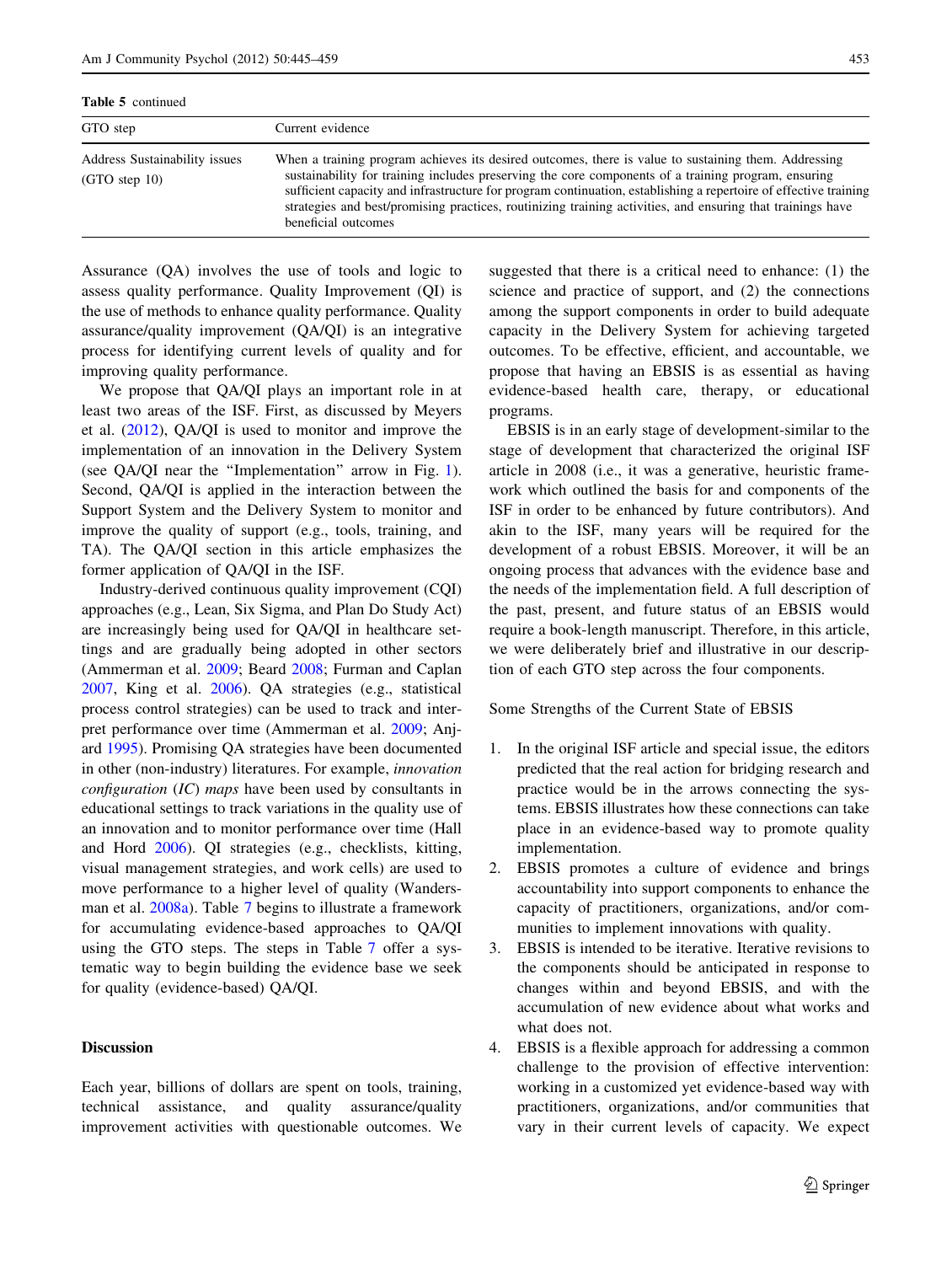## <span id="page-9-0"></span>Table 6 towards an evidence-based approach to TA using GTO

| GTO step                                                    | Current evidence                                                                                                                                                                                                                                                                                                                                                                                                                                                                                                                                                                                                                                                                                                                                                                           |
|-------------------------------------------------------------|--------------------------------------------------------------------------------------------------------------------------------------------------------------------------------------------------------------------------------------------------------------------------------------------------------------------------------------------------------------------------------------------------------------------------------------------------------------------------------------------------------------------------------------------------------------------------------------------------------------------------------------------------------------------------------------------------------------------------------------------------------------------------------------------|
| Conduct a needs/resource<br>assessment<br>(GTO step 1)      | A needs and resource assessment provides a basis for determining the extent to which a Delivery System<br>requires TA for strengthening capacity. The Marguerite Casey Foundation (2007) has a multi-dimensional<br>organizational capacity assessment, with sub-scales for quantifying the capacity dimensions of leadership,<br>adaptive management, and operational capacity. Minimal psychometric information is available for existing<br>capacity assessment tools (Sobeck and Agius 2007), although Florin et al. (1993) provide an alpha<br>coefficient for a capacity assessment tool used as part of a coalition-building project                                                                                                                                                |
| Establish goals and desired<br>outcomes<br>(GTO step 2)     | TA goals and desired outcomes are developed based upon information obtained from the needs and resource<br>assessment. Desired TA outcomes can be defined by benchmarks that are based upon available evidence<br>(Salyers et al. 2007). Letts et al. (1999) describe several types of desired TA outcomes, including outcomes<br>related to improved implementation capacity in the Delivery System                                                                                                                                                                                                                                                                                                                                                                                       |
| Identify best/promising practices<br>$(GTO$ step 3)         | An evidence-based TA system incorporates a menu of best/promising TA practices (e.g., a certain dosage of<br>TA, benefits of on-site TA relative to off-site TA, proactive TA). The selection of best/promising TA<br>practices is strategic                                                                                                                                                                                                                                                                                                                                                                                                                                                                                                                                               |
| Address issues of fit<br>(GTO step 4)                       | It is important for TA providers to approach the selection of best/promising TA practices strategically, in part<br>by ensuring a sufficient level of commensurability between TA practices, and the values and cultures of TA<br>recipients. TA is more likely to have a positive impact when a TA provider uses practices that fit with the<br>entity being supported (O'Donnell et al. 2000)                                                                                                                                                                                                                                                                                                                                                                                            |
| Consider capacity issues<br>(GTO step 5)                    | Sufficient capacities—including human, fiscal, and technical capacities—are needed to ensure the quality<br>implementation of TA strategies. Many TA strategies require substantial human capacities (Florin et al.<br>1993), including internal staffing and linkages with content experts and researchers. Other capacities<br>include funds for travel (Salyers et al. 2007), computer equipment and software for electronic<br>communications (Cowley and Good 2010), and capacities for analyzing and using data (Cowley and Good<br>2010)                                                                                                                                                                                                                                            |
| Develop a plan<br>(GTO step 6)                              | TA planning addresses the "who, what, where, when, and how" of conducting TA. It essentially serves as a<br>roadmap for TA implementation. An important component of a TA plan is documentation of tasks and<br>responsibilities for both TA providers and recipients (Feinberg et al. 2004). Unfortunately, TA plans are<br>often developed and used in a climate of limited evidence about how TA plans should be structured and<br>used. As an example of a promising approach to TA planning, the South Carolina Campaign to Prevent<br>Teen Pregnancy developed a <i>Proactive TA Plan</i> that includes action steps for TA, target end dates,<br>individuals responsible for action steps, and indicators for determining the accomplishment of action steps<br>(Duffy et al. 2012) |
| Implementation and process<br>evaluation<br>(GTO step 7)    | TA providers implement the plan that was developed in step 6 and conduct a process evaluation. Process<br>evaluation provides feedback about the extent to which delivery of best/promising TA practices is on target<br>and identifies areas requiring mid-course corrections (Nemec et al. 1991). A database can be used to<br>monitor implementation metrics such as dosage of TA (e.g., number of hours) and fidelity to the TA plan<br>(Durlak and DuPre 2008)                                                                                                                                                                                                                                                                                                                        |
| Conduct an outcome evaluation<br>(GTO step 8)               | An outcome evaluation provides information about the extent to which the goals and desired outcomes<br>(established in GTO step 2) have been met. Although specifics will vary by TA project, the general TA<br>outcome evaluation question will be the same, namely, "were the Delivery System's capacities enhanced as<br>a result of TA?" TA outcome evaluations can be useful for accountability if they are conducted with<br>quality. However, a review article by Blumenthal (2003) concluded that evaluation designs for TA are often<br>"black box" evaluations that are inadequate for making inferences about the effectiveness of TA in<br>building capacity                                                                                                                   |
| Engage in continuous quality<br>improvement<br>(GTO step 9) | CQI activities are used to improve performance gaps in TA and to build upon excellence. When data from an<br>outcome evaluation suggest room for improvement (e.g., the Delivery System's capacity did not improve at<br>the rate expected), performance can be improved by a strategic review of the previous GTO steps (e.g., the<br>initial needs and resources assessment may have missed something important, or the goals and desired<br>outcomes may have been overly ambitious). While there is only minimal literature on CQI in TA, the use of<br>frequent needs assessments and skill-based capacity-building strategies are important for improvement<br>(Butterfoss 2004)                                                                                                     |
| Address sustainability issues<br>$(GTO$ step 10)            | Once goals and desired outcomes are accomplished, the benefits are targeted for sustainability through<br>ongoing evaluation, and provision of TA as needed. The capacity built by TA providers in Delivery<br>Systems may be more likely to be sustained when the TA provider-recipient relationship allows for<br>openness in communication, shared-decision-making, and general agreement on key programming and<br>evaluation strategies (Butterfoss 2007). In addition, members of the organization should gradually absorb<br>the training and TA functions previously provided by the Support System (e.g., to support new staff hires)                                                                                                                                             |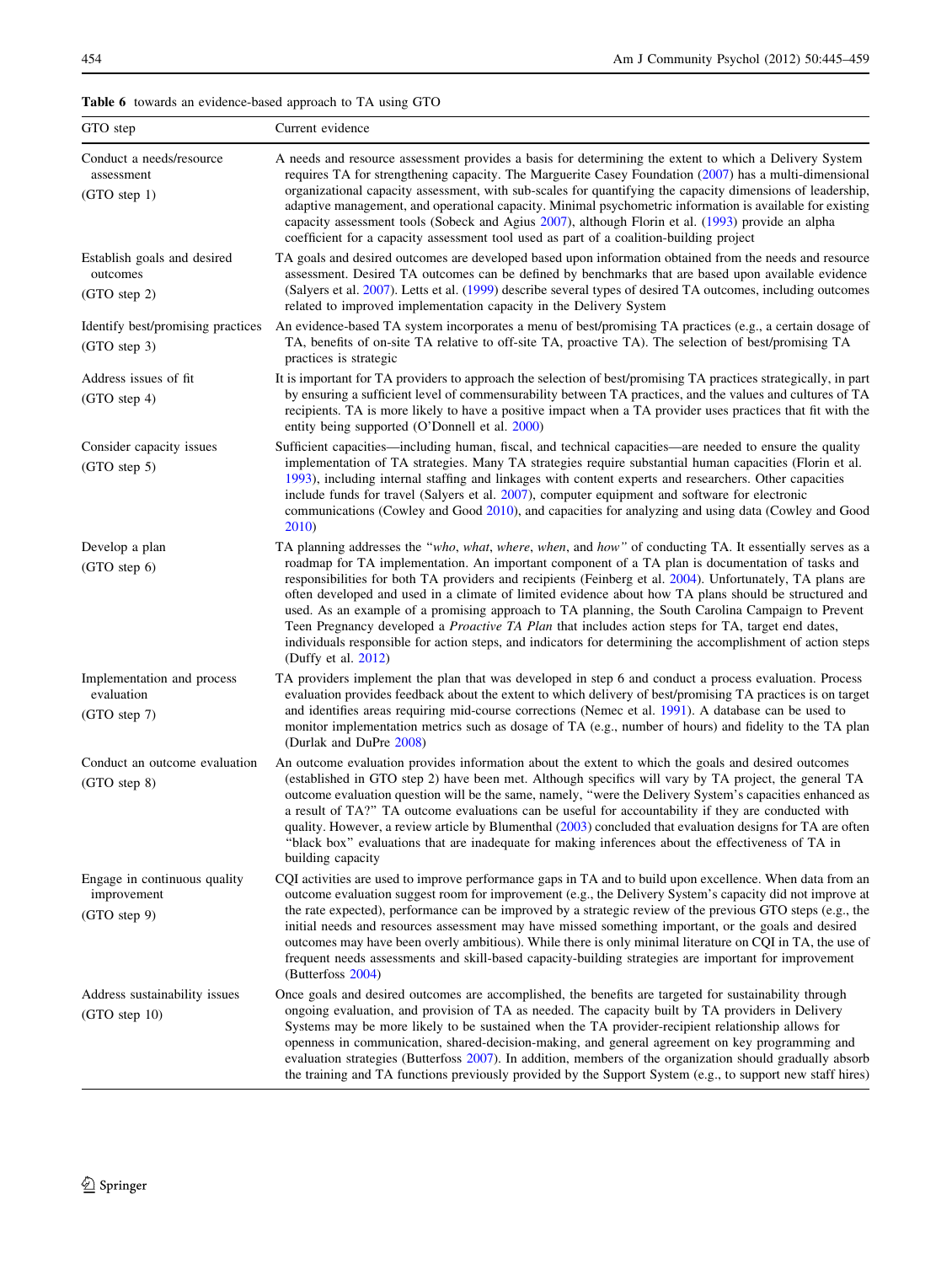<span id="page-10-0"></span>Table 7 Towards an evidence-based approach to QA/QI using GTO

| GTO step                                                      | Current evidence                                                                                                                                                                                                                                                                                                                                                                                                                                                                                                                                                                                                                                                                                                                      |
|---------------------------------------------------------------|---------------------------------------------------------------------------------------------------------------------------------------------------------------------------------------------------------------------------------------------------------------------------------------------------------------------------------------------------------------------------------------------------------------------------------------------------------------------------------------------------------------------------------------------------------------------------------------------------------------------------------------------------------------------------------------------------------------------------------------|
| Conduct a needs/resource<br>assessment<br>(GTO step 1)        | Assessment data collected in step 1 are used to identify gaps in quality performance (Speroff and O'Connnor<br>2004). Practitioner skills and knowledge testing, client satisfaction surveys, and chart reviews are examples<br>of data sources for determining performance quality (Grol et al. 1997). For example, Chinman et al. (2003)<br>developed and validated a tool for assessing competencies among providers treating individuals with<br>serious mental illness                                                                                                                                                                                                                                                           |
| Establish goals and desired<br>outcomes<br>(GTO step 2)       | QA/QI goals and desired outcomes are projected improvements in performance. Benchmarking—which<br>entails drawing upon a competitor or leader in the field as a criterion for quality performance—is a strategy<br>for selecting specific performance improvement outcomes (Yasin and Zimmer 1996). Methods and tools<br>that can be used to facilitate setting of goals and desired outcomes include kaizen events and future state<br>maps. Kaizen events are workshops that are held over five business days to pinpoint goals for improvement<br>(Powell et al. 2009). A future state map is a blueprint that depicts the ideal state of quality, which can help<br>focus a QA/QI initiative and define its target (Lovelle 2001) |
| Identify best/promising practices<br>(GTO step 3)             | The QA/QI literature is used to select strategies to meet the goals and desired outcomes identified in GTO<br>step 2. Quality improvement strategies may be connected to a particular content area (e.g., coronary bypass<br>surgery) or may be generic. Promising QA/QI strategies include the use of checklists (Gawande 2009), and<br>industry-based approaches for enhancing workflow                                                                                                                                                                                                                                                                                                                                             |
| Address issues of fit.<br>(GTO step 4)                        | It is important to ensure an appropriate level of fit between QA/QI methods and the surrounding<br>organizational context. For example, QA/QI is more likely to be congruent with organizations that<br>emphasize learning and accountability (Donabedian 1996). Factors to be considered in this step include the<br>relevance of QA/QI to an organization's mission, consideration of a funder's requirements, and level of fit<br>with preexisting data systems (Sieber 2008)                                                                                                                                                                                                                                                      |
| Consider capacity issues<br>(GTO step 5)                      | Sufficient capacities (e.g., human, fiscal, technical) need to be in place in order to implement QA/QI,<br>including committed facilitators, organizational or administrative support, sufficient training and<br>preparation, and team cohesiveness (Harvey and Kitson 1996). An important human resource issue involves<br>recruitment of QA/QI team members at multiple levels of an organization, including high-level managers,<br>supervisors, and service staff (Lammers et al. 1996)                                                                                                                                                                                                                                          |
| Develop a plan<br>$(GTO$ step $6)$                            | A QA/QI plan specifies tasks and responsibilities connected to data collection, monitoring, and reporting<br>(Knatterud et al. 1998). A <i>charter</i> or opportunity statement provides a description of the scope and<br>objectives of quality improvement activities, a timeline, and documentation of the key players (Varkey<br>et al. 2007). An additional part of planning addresses the selection of validated or established performance<br>indicators as well as methods for monitoring and evaluating implementation of QA/QI strategies                                                                                                                                                                                   |
| Implementation and process<br>evaluation<br>(GTO step 7)      | Process evaluation monitors implementation of the QA/QI plan (developed in GTO step 6) and can identify<br>potential points of slippage from the QA/QI plan as a basis for initiating mid-course improvements.<br>Monitoring methods include use of decision support data systems (Fixsen et al. 2009) or measurement<br>feedback systems (Bickman 2008)                                                                                                                                                                                                                                                                                                                                                                              |
| Conduct an outcome evaluation<br>(GTO step 8)                 | An outcome evaluation is conducted to determine the extent to which QA/QI desired outcomes have been<br>attained. Although the specifics will vary by project, QA/QI outcome evaluations will generally involve<br>determining whether performance has moved into acceptable limits. Outcome indicators should be<br>routinely tracked to assess that a change was connected to implementation of the QA/QI plan rather than<br>extraneous factors (Speroff and O'Connnor 2004)                                                                                                                                                                                                                                                       |
| Engage in continuous quality<br>improvement<br>$(GTO$ step 9) | Staff and other stakeholders review progress achieved, and take stock of lessons learned via application of all<br>of the previous GTO steps. Evaluation data and lessons learned from the previous eight steps are used to<br>inform decision-making about specific refinements and/or use of new strategies to enhance QA/QI<br>programming, including planning, implementation, and evaluation                                                                                                                                                                                                                                                                                                                                     |
| Address sustainability issues<br>$(GTO$ step 10)              | Current QA/QI programming should be sustained once it has been successful in reaching desired outcomes<br>for performance improvement. Silimperi et al. (2002) developed a framework for sustaining a QA/QI<br>system, which highlights the importance of an <i>internal enabling environment</i> (including policies,<br>leadership, values, and resources), as well as management functions (e.g., QA/QI oversight and<br>coordination) and support functions (e.g., training, communication and information, and rewarding quality)                                                                                                                                                                                                |

EBSIS to resonate with the day-to-day work of practitioners and support providers.

5. EBSIS provides an agenda for collaboration between funders, practitioners, researcher/evaluators, and consumers to make useful contributions to the science and practice of support. Local organizations and communities, in collaboration with their support providers, can make important contributions to the science and practice of support through participatory action research (Marrow 1969), use-inspired community research (Chinman et al. [2005\)](#page-12-0), and services research paradigms (Salzer and Bickman [1997\)](#page-14-0). We encourage funders, researchers, and evaluators to work collaboratively with practitioners, support providers, and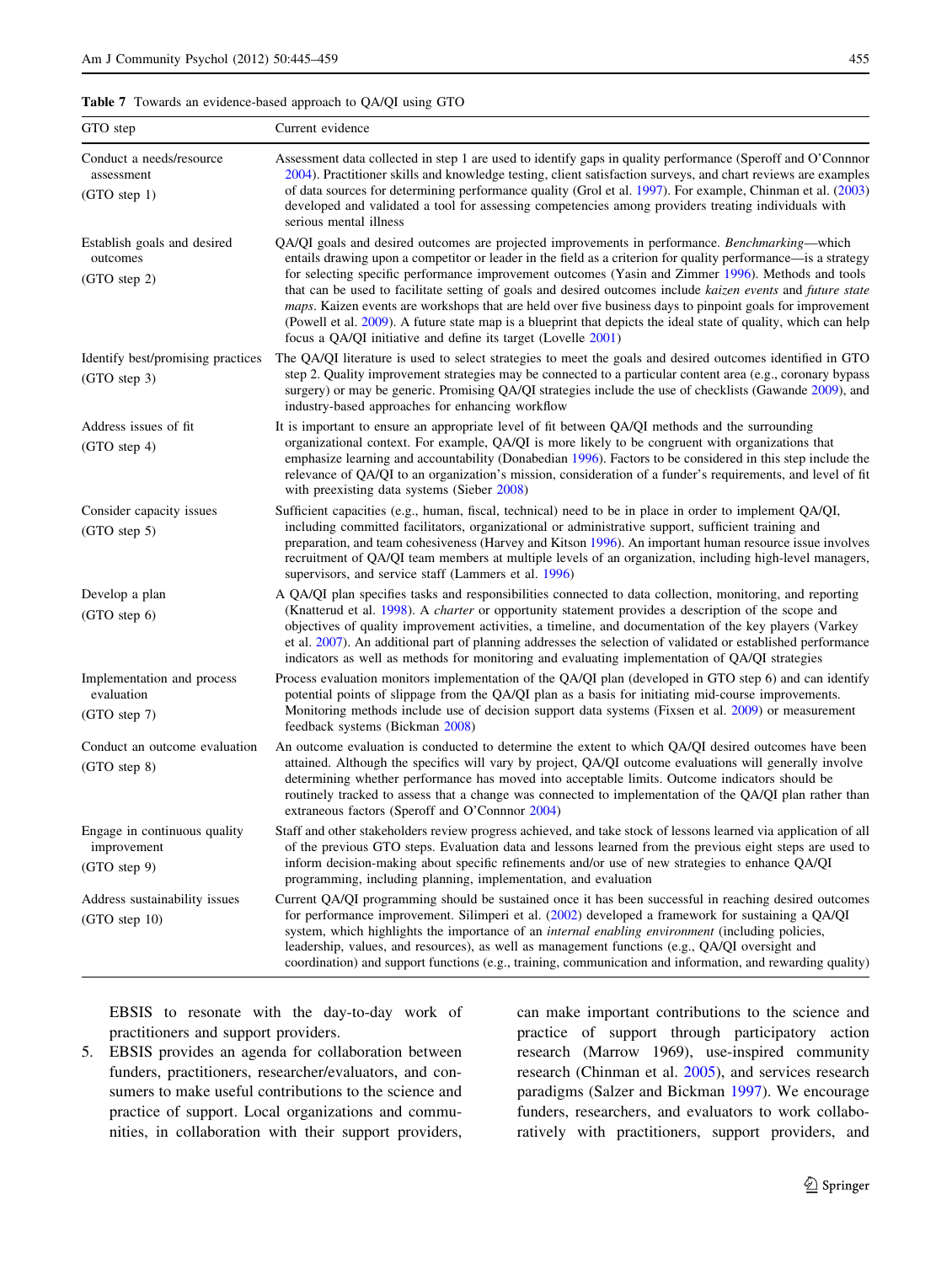<span id="page-11-0"></span>consumers to advance and accelerate the research on support. For example, when funding agencies fund training and TA (or develop centers for training and TA), they should do so in a way that uses evidencebased support to promote evidence-based practice and practice-based evidence.

#### Some Limitations and Next Steps

There are many limitations in the current status of EBSIS including:

- 1. Opportunities to apply EBSIS in practice are currently constrained by limitations in the availability of evidence within each of the four EBSIS components. For example, the evidence-base for filling in the EBSIS frame (Table [3](#page-4-0)) is often either non-existent or weak, particularly for TA. There is a need for further conceptualization and evidence in each of the 40 cells of the frame. Although promising evidence exists for several of the ten GTO steps per component (as briefly mentioned in Tables [4](#page-5-0), [5,](#page-7-0) [6](#page-9-0), [7\)](#page-10-0), more sophisticated research and methodologies (e.g., studies that include a control or comparison group) are needed to strengthen the evidence-base. The role and the importance of partnerships among key stakeholders in developing EBSIS needs clearer articulation, including how to bring funders, researchers/evaluators, practitioners, and consumers together for effective research and practice and how to use peer–peer learning and communities of practice to build an EBSIS.
- 2. We believe that human relationships (e.g., trust and mutual respect) are vital in the use of the four support components. Relationships influence the quality of a Support System. A comprehensive evidence-based approach to relationships must be undertaken.
- 3. Leadership is recognized as a key factor in the adoption and implementation of an innovation. The role of leadership in multiple systems of the ISF needs to be more fully investigated in relation to EBSIS.
- 4. Accountability and quality implementation are major priorities in the ISF that span across each of the interacting systems. This article focuses primarily on one segment in the ISF: the link between the Support System and the Delivery System. A future step will be to additionally illuminate the interaction between the Support System and the Synthesis and Translation System (for example, the development of quality tools may entail mutual contributions by the Support System and the Synthesis and Translation System (Lewis et al. [2012](#page-13-0))).
- 5. The EBSIS logic model places great importance on initial and ongoing capacity at the individual and

organizational levels, yet the assessment of capacity status was not systematically discussed in this article. A systematic approach to the initial capacity assessment is needed.

- 6. In the ISF, there are two kinds of capacity: innovationspecific capacity and general capacity. In this article, we emphasize development and use of evidence-based Support Systems for building innovation-specific capacity. EBSIS would benefit from an extension that includes strategic, accountable approaches for general capacity building.
- 7. A fundamental concept in EBSIS is that each of the four components is necessary but not sufficient to build capacity in the Delivery System, and that an integration of the four components is most likely to produce capacity outcomes. The science and practice of best practices for integrating the use of all four components must be built to obtain excellence in the Support System of the ISF. As we move forward, we expect there to be many interactions between the 40 EBSIS cells.

### A Concluding Comment

The development of the Interactive Systems Framework for Dissemination and Implementation was stimulated by the gap between science and practice. Support for innovations is required to bridge research and practice and to achieve quality outcomes. Developing an evidence- based system for supporting innovation is a journey that was begun years ago with many piecemeal studies and frameworks in each of the four components of support (tools, training, TA, and QA/QI). A robust EBSIS can help advance the science and practice of the ISF Support System because it would provide (1) an evidence-based approach that will integrate the four components to increase the effectiveness and efficiency of support, and (2) an accountability structure for both existing and new theory and research on support. Quality implementation of evidence-based practices requires mutual accountability among funders, researchers, practitioners, and consumers. A robust EBSIS would provide funders, researchers/evaluators, practitioners, and consumers with a more articulated accountability system for achieving the quality outcomes desired.

## References

Alliger, G. M., Tannenbaum, S. I., Bennet, W., Traver, H., & Shotland, A. (1997). A meta-analysis of the relations among training criteria. Personnel Psychology, 50, 341–358.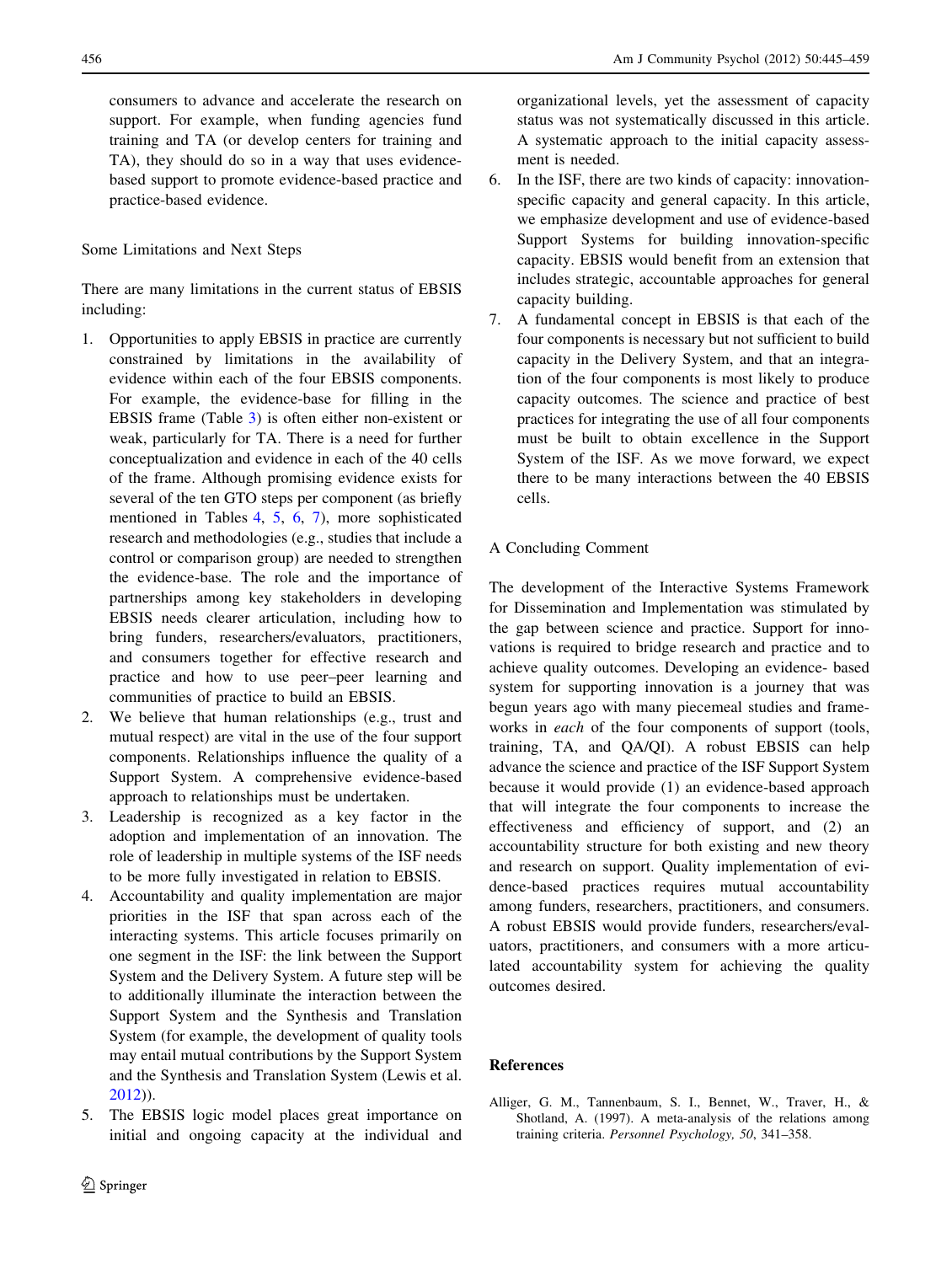- <span id="page-12-0"></span>Ammerman, R. T., Putnam, F. W., Margolis, P. A., & Van Ginkel, J. B. (2009). Quality improvement in child abuse prevention programs. In K. A. Dodge & D. L. Coleman (Eds.), Preventing child maltreatment: Community approaches (pp. 63–86). New York: The Guilford Press.
- Anjard, R. P. (1995). SPC chart selection process. Microelectronics and Reliability, 35(11), 1445–1447.
- Ayusawa, M., Sonobe, T., Uemura, S., Ogawa, S., Nakamura, Y., Kiyosawa, N., et al. (2005). Revision of diagnostic guidelines for Kawasaki disease. Pediatrics International, 47(2), 232–234.
- Bartholomew, N. G., Joe, G. W., Rowan-Szal, G. A., & Simpson, D. D. (2007). Counselor assessments of training and adoption barriers. Journal of Substance Abuse Treatment, 33, 193–199.
- Beard, G. (2008). Improving clinical interventions through successful outreach using Six Sigma quality improvement. Journal of Healthcare Quality, 30(1), 38–43.
- Becker, D. R., Lynde, D., & Swanson, S. J. (2008). Strategies for state-wide implementation of supported employment: The Johnson & Johnson—Dartmouth Community Mental Health Program. Psychiatric Rehabilitation Journal, 31(4), 296–299.
- Bickman, L. (2008). A measurement feedback system (MFS) is necessary to improve mental health outcomes. Journal of the American Academy of Child and Adolescent Psychiatry, 47(10), 1114–1119.
- Blumenthal, B. (2003). Investing in capacity building: A guide to high-impact approaches. New York: The foundation Center.
- Bramley, P. (1991). Evaluating training effectiveness. New York, NY, and Maidenhead: McGraw-Hill Book.
- Bramley, P., & Kitson, B. (1994). Evaluating training against business criteria. Journal of European Industrial Training, 18(1), 10–14.
- Butterfoss, F. (2004). The coalition technical assistance and training framework: Helping community coalitions help themselves. Health Promotion Practice, 5(2), 118–126.
- Butterfoss, F. D. (2007). Coalitions and partnerships in community health. San Francisco, CA: Jossey-Bass.
- Cannon-Bowers, J. A., Salas, E., Tannenbaum, S. I., & Matthieu, J. E. (1995). Toward theoretically-based principles of trainee effectiveness: A model and initial empirical investigation. Military Psychology, 7, 141–164.
- Carnevale, A. P., Gainer, L. E., & Meltzer, A. S. (1990). Work- place basics: The essential skills employers want. San Fran- cisco, CA: Jossey-Bass Publishers.
- Chinman, M., Young, A. S., Rowe, M., Forquer, S., Knight, E., & Miller, A. (2003). An instrument to assess competencies of providers treating severe mental illness. Mental Health Services Research, 5, 97–108.
- Chinman, M., Hannah, G., Wandersman, A., Ebener, P., Hunter, S. M., Imm, P., et al. (2005). Developing a community science research agenda for building community capacity for effective prevention interventions. American Journal of Community Psychology, 35(3–4), 143–157.
- Chinman, M., Hunter, S. B., Ebener, P., Paddock, S. M., Stillman, L., Imm, P., et al. (2008). The getting to outcomes demonstration and evaluation: An illustration of the prevention Support System. American Journal of Community Psychology, 41(3–4), 206–224.
- Clement, W. A., Wilson, S., & Bingham, B. J. (2002). A guide to creating your own patient-oriented website. Journal of the Royal Society of Medicine, 95(2), 64–67.
- Collins, C., Harshbarger, C., Sawyer, R., & Hamdallah, M. (2006). The diffusion of effective behavioral interventions project: Development, implementation, and lessons learned. AIDS Education and Prevention, 18 (Supplement A), 5–20.
- Cowley, K., & Good, K. (2010). Using evaluation to refine and focus technical assistance. In S. Harsh, K. Bradley, K. Good, & J. Ross (Eds.), Capacity building technical assistance. Nashville, TN: Edvantia.
- DeMatteo, J. S., Dobbins, G. H., & Lundby, K. M. (1997). The effects of accountability on training effectiveness. Training Research Journal, 3, 39–57.
- Donabedian, A. (1996). The effectiveness of quality assurance. International Journal for Quality in Health Care, 8, 401–407.
- Drucker, P. (2008). Classic Drucker: Essential wisdom of Peter Drucker. Boston, MA: Harvard Business Press.
- Duffy, J. L., Prince, M., Johnson, E. J., Alton, F. L., Flynn, S., Faye, M., et al. (2012). Enhancing teen pregnancy prevention in local communities. Capacity building using the interactive systems framework. American Journal of Community Psychology.
- Durlak, J. A., & DuPre, E. P. (2008). Implementation matters: A review of research on the influence of implementation on program outcomes and the factors affecting implementation. American Journal of Community Psychology, 41, 327–350.
- Eysenbach, G., & Jadad, A. R. (2001). Evidence-based patient choice and consumer health informatics in the internet age. Journal of Medical Internet Research, 3(2), e19.
- Fagan, A. A., Hanson, K., Hawkins, J. D., & Arthur, M. W. (2008). Bridging science to practice: Achieving prevention program implementation fidelity in the community youth development study. American Journal of Community Psychology, 41, 235–249.
- Fawcett, S. B., Paine Andrews, A., Francisco, V. T., Schultz, J. A., Richter, K. P., Lewis, R. K., et al. (1995). Using empowerment theory in collaborative partnerships for community health and development. American Journal of Community Psychology, 23(5), 677–697.
- Feinberg, M. E., Greenberg, M. T., & Osgood, D. W. (2004). Readiness, functioning, and perceived effectiveness in community prevention coalitions: A study of Communities That Care. American Journal of Community Psychology, 33, 163–176.
- Feinberg, M. E., Ridenour, T. A., & Greenberg, M. T. (2008). The longitudinal effect of technical assistance dosage on the functioning of Communities That Care prevention boards in Pennsylvania. The Journal of Primary Prevention, 29(2), 145–165.
- Fixsen, D. L., Blase, K. A., Naoom, S. F., & Wallace, F. (2009). Core implementation components. Research on Social Work Practice, 19(5), 531–540.
- Flaspohler, P., Duffy, J., Wandersman, A., Stillman, L., & Maras, M. A. (2008). Unpacking prevention capacity: An intersection of research-to-practice models and community-centered models. American Journal of Community Psychology, 41(3–4), 182–196.
- Florin, P., Mitchell, R., & Stevenson, J. (1993). Identifying training and technical assistance needs in community coalitions: A developmental approach. Health Education Research: Theory and Practice, 8(30), 417–432.
- Furman, C., & Caplan, R. (2007). Applying the Toyota production system: Using a patient safety alert system to reduce error. Joint Commission on Quality & Patient Safety, 33(7), 376–386.
- Gawande, A. (2009). The checklist manifesto: How to get things right. New York: Metropolitan books.
- Gibbs, D., Napp, D., Jolly, D., Westover, B., & Uhl, G. (2002). Increasing evaluation capacity within community-based HIV prevention programs. Evaluation and Program Planning, 25, 261–269.
- Grimshaw, J. M., & Russell, I. T. (1993). Effects of clinical guidelines on medical practice: A systematic review of rigorous evaluations. The Lancet, 342(8883), 1317–1322.
- Groi, R., Daihuijsen, J., Thomas, S., In'tVeld, C., Rutten, G., & Mokkink, H. (1998). Attributes of clinical guidelines that influence use of guidelines in general practice: Observational study. British Medical Journal, 317, 858–861.
- Grol, R., Baker, R., Roberts, R., & Booth, B. (1997). Systems for quality improvement in general practice. European Journal of General Practice, 3, 65–68.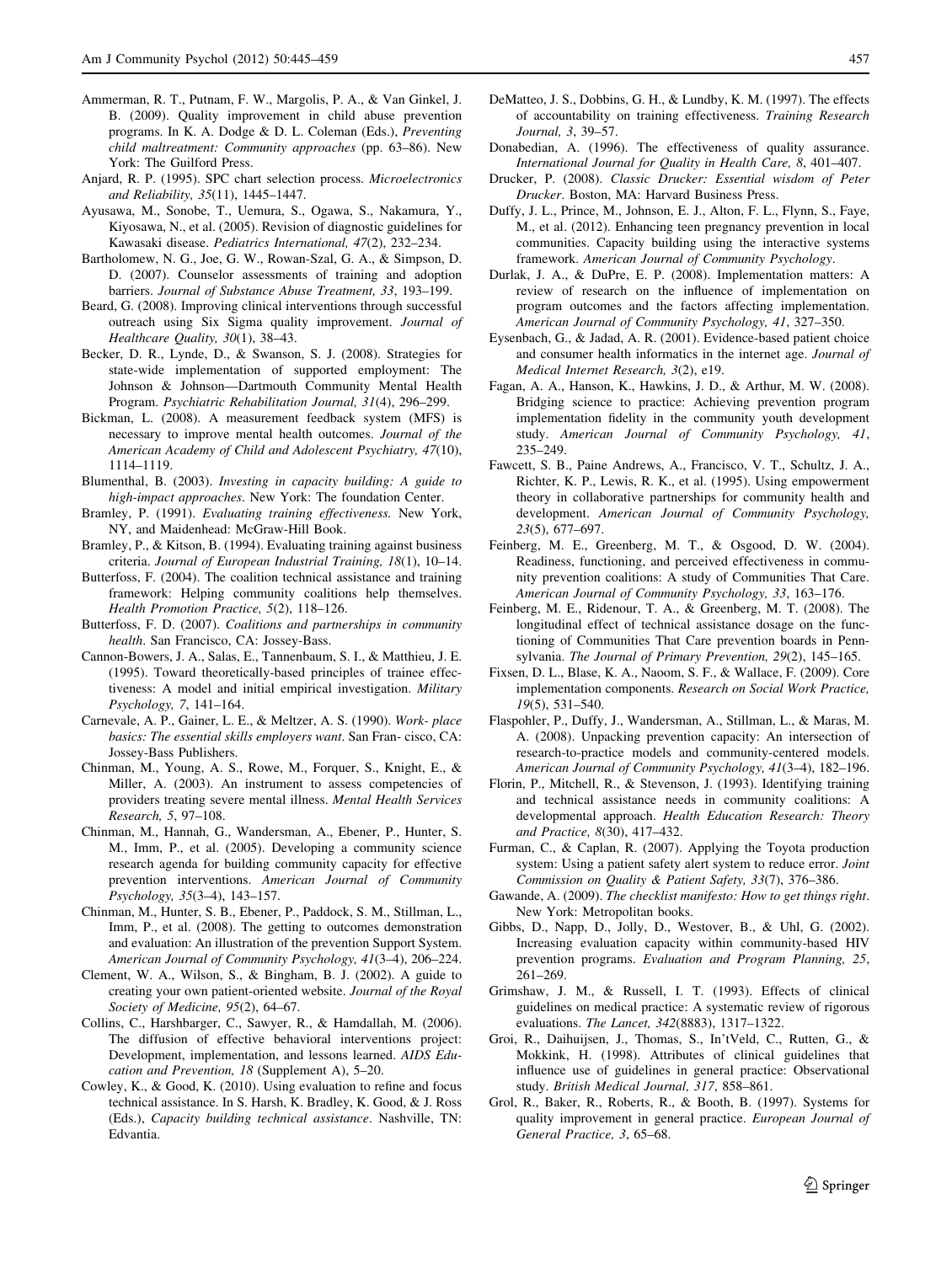- <span id="page-13-0"></span>Haag, S., Cummings, M., McCubbrey, D., Pinsonneault, A., & Donovan, R. (2006). Management information systems for the information age (3rd Canadian ed.). Canada: McGraw Hill Ryerson.
- Hall, G. E., & Hord, S. M. (2006). Implementing change: Patterns, principles and potholes (2nd ed.). Boston, MA: Allyn and Bacon.
- Harvey, G., & Kitson, A. (1996). Achieving improvement through quality: An evaluation of key factors in the implementation process. Journal of Advanced Nursing, 24(1), 185–195.
- Hiruma, F., & Kaiho, H. (1991). Optimal design for a presentation of action-sequences in a user manual. Japanese Journal of Educational Psychology, 39(4), 461–466.
- Ho, T., & Antunes, P. (1999). Developing a tool to assist electronic facilitation of decision-making groups. String Processing and Information Retrieval Symposium, 10, 243–252.
- Joyce, B., & Showers, B. (2002). Student achievement through staff development. Alexandria, VA: Association for Supervision and Curriculum Development.
- Kahn, B. K., Strong, D. M., & Wang, R. Y. (2002). Information quality benchmarks: Product and service performance. Communications of the ACM, 45, 184–192.
- Keener, D. C. (2007). Toward a science of capacity building: An examination of technical assistance following a training program for prevention professionals. Unpublished doctoral dissertation, University of South Carolina, Columbia, SC, USA.
- Kegeles, S. M., Rebchook, G. M., & Tebbetts, S. (2005). Challenges and facilitators to building program evaluation capacity among community-based organizations. AIDS Education and Prevention, 17(4), 284–299.
- Kelly, J. A., Somlai, A. M., DiFranceisco, W. J., Otto-Salaj, L. L., McAuliffe, T. L., Hackl, K. L., et al. (2000). Bridging the gap between the science and service of HIV prevention: Transferring effective research-based HIV prevention interventions to community AIDS service providers. American Journal of Public Health, 90(7), 1082–1088.
- King, D. L., Ben-Tovim, D. I., & Bassham, J. (2006). Redesigning emergency department patient flows: Application of lean thinking to health care. Emergency Medicine Australasia, 18(4), 391–397.
- Kirkpatrick, D. L. (1959). Techniques for evaluating training programs. Journal of American Society of Training Directors', 13(3), 21–26.
- Kitchenham, B., Pickard, L., & Pfleeger, S. L. (1995). Case studies for method and tool evaluation. IEE Software, 12(4), 52–62.
- Knatterud, G. L., Rockhold, F. W., George, S. L., Barton, F. B., Davis, C. E., Fairweather, W. R., et al. (1998). Guidelines for quality assurance in multicenter trials: A position paper. Controlled Clinical Trials, 19(5), 477–493.
- Knowles, M. S. (1970). The modern practice of adult education: Andrology versus pedagogy. New York: New York Association Press.
- Kraemer, H. C., Measelle, J. R., Ablow, J. C., Essex, M. J., Boyce, T., & Kupfer, D. J. (2003). A new approach to integrating data from multiple informants in psychiatric assessment and research: Mixing and matching contexts and perspectives. Journal of Psychiatry, 160, 1566–1577.
- Lammers, J. C., Cretin, S., Gilman, S., & Calingo, E. (1996). Total quality management in hospitals: The contributions of commitment, quality councils, teams, budgets, and training to perceived improvement at Veterans Health Administration Hospitals. Medical Care, 34(5), 463–478.
- Lee, Y. W., Strong, D. M., Kahn, B., & Wang, R. Y. (2002). AIMQ: A methodology for information quality assessment. Information & Management, 40, 133–146.
- Letts, C. W., Ryan, W. P., & Grossman, A. (1999). High performance nonprofit organizations: Managing upstream for greater impact. New York, NY: Wiley.
- Lewis, K., Lesesne C. A., Zahniser, S. C., Wilson, M. M., Desiderio, G., Wandersman, A. & Green, D. C. (2012). Developing a prevention synthesis and translation system to promote science based approaches to teen pregnancy, HIV and STI Prevention. American Journal of Community Psychology. doi:[10.1007/s10464-012-9510-1](http://dx.doi.org/10.1007/s10464-012-9510-1).
- Lovelle, J. (2001). Mapping the value stream. IIE Solutions, 33(2), 26–33.
- Mahapatra, R., & Lai, V. (2005). Evaluating end-user training programs. Communications of the Association for Computing Machinery, 48(1), 67–70.
- Marguerite Casey Foundation. (2007). The Marguerite Casey Foundation organizational capacity assessment tool. From [http://www.caseygrants.org.](http://www.caseygrants.org) Retrieved December 21, 2010.
- McConnon, A., Kirk, S. L., Cockroft, J. E., Harvey, E. L., Greenwood, D. C., Thomas, J. D., et al. (2007). The internet for weight control in an obese sample: Results of a randomized controlled trial. BMC Health Services Research, 7, 206–215.
- McGehee, W., & Thayer, P. W. (1961). Training in business and industry. New York: Wiley.
- McLaughlin, T. J., Soumerai, S. B., Wilson, D. J., et al. (1996). Adherence to national guideline for drug treatment of suspected acute myocardial infarction: Evidence for under treatment in women and the elderly. Archives of Internal Medicine, 156, 799–805.
- Meyers, D. C., Katz, J., Chien, V., Wandersman, A., Scaccia, J., & Wright, A. (2012). Practical implementation science: Developing and piloting the quality implementation tool. American Journal of Community Psychology.
- Mihalic, S. F., & Irwin, K. (2003). Blueprints for violence prevention: From research to real world settings—factors influencing the successful replication of model programs. Youth Violence and Juvenile Justice, 1, 307–329.
- Mitchell, R. E., Florin, P., & Stevenson, J. F. (2002). Supporting community-based prevention and health promotion initiatives: Developing effective technical assistance systems. Health Education & Behavior, 29(5), 620–639.
- Mitchell, R., Stone-Wiggins, B., Stevenson, J. F., & Florin, P. (2004). Cultivating capacity: Outcomes of a statewide Support System for prevention coalitions. Journal of Prevention and Intervention in the Community, 27, 67–87.
- Mizzaro, S. (2003). Quality control in scholarly publishing: A new proposal. Journal of American Society for Information Science & Technology, 54(11), 989–1005.
- Mumtaz, S. (2000). Factors affecting teachers' use of information and communication technology: A review of the literature. Journal of Information Technology for Teacher Education, 9(3), 319–342.
- Nemec, P. B., Forbess, R., Cohen, M. R., Farkas, M. D., Rogers, E. S., & Anthony, W. (1991). Effectiveness of technical assistance in the development of psychiatric rehabilitation programs. Journal of Mental Health Administration, 18(1), 1–11.
- Noe, R. A. (2010). Employee training and development (5th ed.). Boston, MA: Irwin/McGraw-Hill.
- O'Donnell, L., Scattergood, P., Alder, M., San Doval, A., & Al, E. (2000). The role of technical assistance in the replication of effective HIV interventions. AIDS Education and Prevention, 12 (Suppl. A), 99–111.
- Parnas, D. L., & Lawford, M. (2003). The role of inspection in software quality assurance. IKEE Transaction on Software Engineering, 29(8), 674–676.
- Powell, A. E., Rushmer, R. K., & Davies, H. T. O. (2009). A systematic narrative review of quality improvement models in health care. Scotland: NHS Quality Improvement.
- Quinby, R. K., Hanson, K., Brooke-Weiss, B., Arthur, M. W., Hawkins, J. D., & Fagan, A. (2008). Installing the communities that care prevention system: Implementation progress and